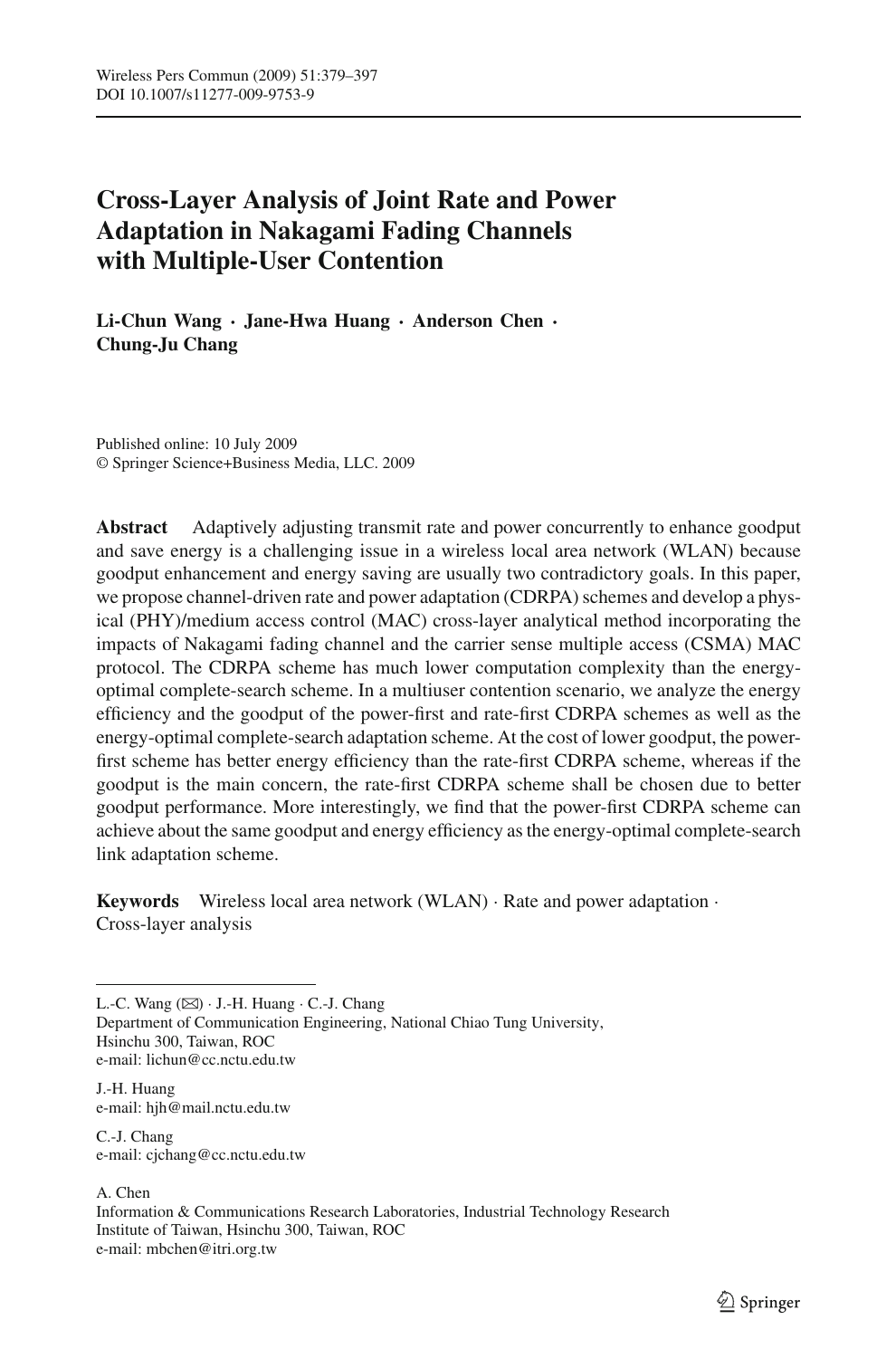# **1 Introduction**

Rate adaptation and power control are important techniques for wireless networks to enhance goodput and save energy. Ideally, by dynamically adapting the transmission parameters (e.g., transmit power level, modulation and coding scheme) to the channel quality, rate adaptation can help enhance channel capacity and power control can help lower energy consumption. However, goodput enhancement and energy saving are indeed two contradictory goals. To achieve higher goodput, it is necessary to operate at a higher level of modulation with fewer redundant bits in coding, thereby requiring higher transmit power to maintain acceptable bit error rate (BER) performance. Therefore, how to adaptively adjusting transmit rate and power to concurrently enhance goodput and save energy is a difficult challenge in wireless networks.

In the literature, the rate and power adaptation schemes are designed separately for improving either goodput or energy efficiency. To enhance goodput, an auto rate fallback (ARF) adaptation scheme was proposed in  $[1]$ . In the ARF scheme, the user has to count the number of successfully received and missing acknowledgement (ACK) frames. If consecutively failing to receive two ACK frames, the user lowers the data rate in the next retransmission. If successfully receiving ten ACK frames, the user can raise the data rate for the next frame transmission. In [\[2](#page-16-2)], the rate adaptation scheme is based on the long-term and shortterm statistics of successful and failed transmitted frames. Clearly, these algorithms in [\[1\]](#page-16-1) and [\[2](#page-16-2)] take a long time to count the number of successfully received ACK frames, and thus may not react readily to the fluctuations of wireless channel. Therefore, many studies [\[3](#page-16-3)[–7\]](#page-16-4) focused on developing fast rate adaptation algorithms without counting the number of successive successful and failed transmissions. The adaptation schemes in [\[3](#page-16-3)[,4\]](#page-16-5) made use of the request-to-send/clear-to-send (RTS/CTS) handshaking to estimate and feedback the channel quality. Then, the user adjusts the data rate according to the SNR estimation. Since the CTS frame format should be modified to include the SNR information, the methods in [\[3](#page-16-3)[,4\]](#page-16-5) are not compatible with the existing wireless local area networks (WLANs). In [\[5\]](#page-16-6), a goodput-optimal link adaptation scheme was proposed to select the modulation and coding scheme (MCS), aiming at maximizing the goodput in the additive white Gaussian noise (AWGN) channel. Generally, the MCS selection (*m*) depends on the frame payload (*l*), the received signal strength (*s*), and the retry count (*n*). By exhaustively searching among all the combinations of  $(m, l, s, n)$ , the scheme in [\[5\]](#page-16-6) selects the one with the highest goodput. With a complete search method, this approach can achieve the *optimum* goodput performance in the AWGN channel. However, the computation complexity of searching all the combinations of  $(m, l, s, n)$  is a concern from the power saving viewpoint. In addition, the optimal choice of  $(m, l, s, n)$  in the AWGN channel may be unsuitable for the multipath fading channel. To decrease the computation complexity, the authors [\[6](#page-16-7)[–8](#page-16-8)] suggested a reduced PHY mode table for rate adaptation by removing some energy-inefficient physical modes in the generalized Nakagami fading channels. It is shown that even in the AWGN channel, the reduced-mode rate adaptation schemes in [\[6](#page-16-7)[,7](#page-16-4)] can have comparable goodput performance as the complete-search rate adaptation scheme in [\[5](#page-16-6)].

On the other hand, with the goal of improving energy efficiency, a path-loss based power control scheme was proposed in [\[9\]](#page-16-9) for the IEEE 802.11 a/g WLAN. According to the received power of RTS frame, this power control scheme estimates the path loss and then adds the estimated path loss information into the CTS frame. Upon receiving the CTS frame, the user adjusts the transmit power based on the estimated path loss. In [\[10](#page-16-0)], the authors proposed a heuristic algorithm for joint link adaptation and power control to improve throughput in wireless packet networks. This work considers the case where the rate and power level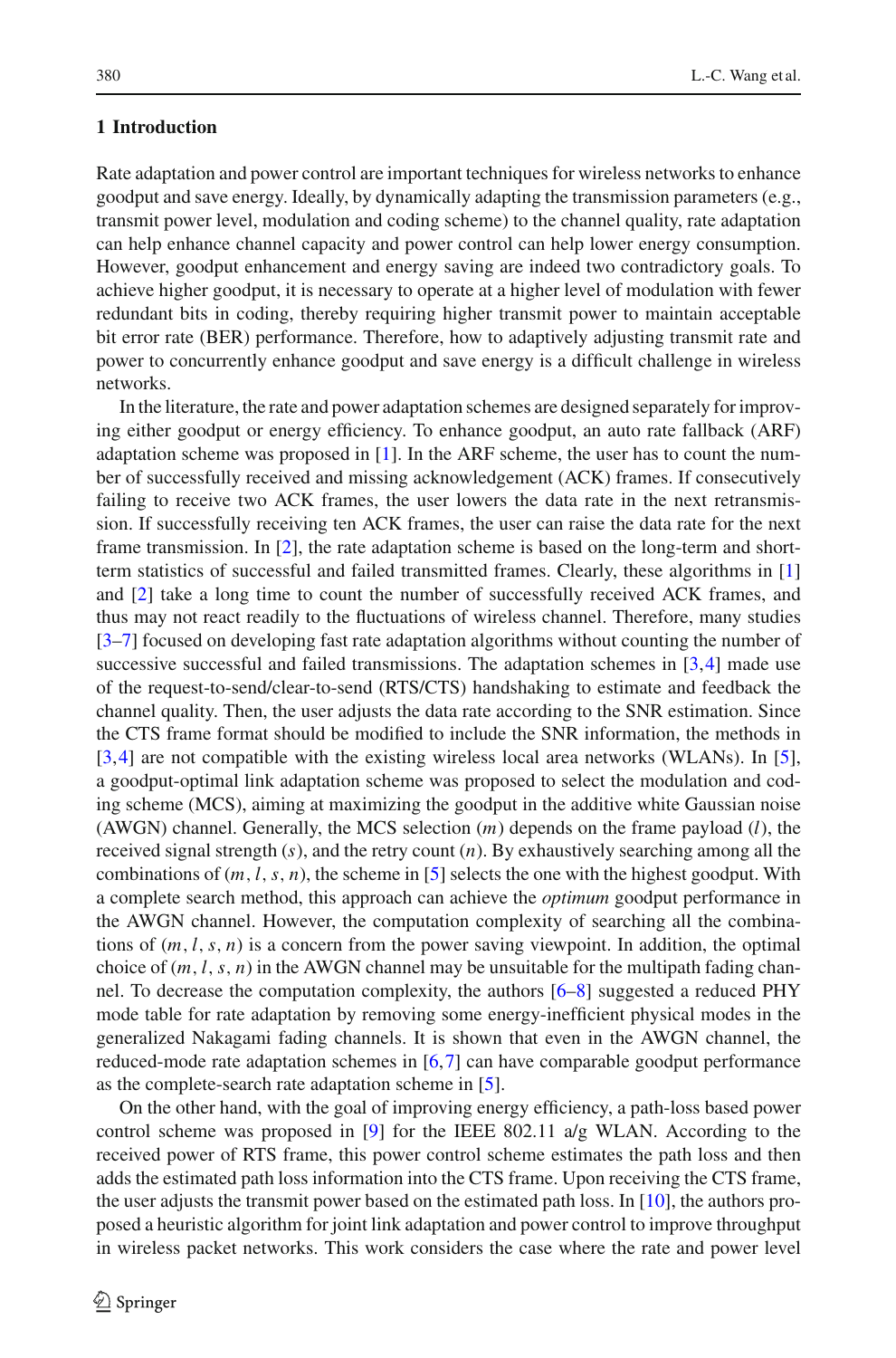adjustments are continuous. Besides, transmission power is adjusted by a Kalman-filter based method to achieve successful transmission. The authors in [\[11](#page-16-11)] proposed a minimum-energy transmission strategy in the AWGN channel. This algorithm aims to maximize the ratio of the successfully received bits over the energy consumption. The algorithm in [\[11\]](#page-16-11) can be treated as the energy-optimal link adaptation scheme in the AWGN channel since it completely searches among all the combinations of MCS and power levels. Fewer papers have considered the tradeoff between energy efficiency and goodput in the joint rate and power adaptation mechanism. In the previous work [\[12\]](#page-16-12), the authors proposed a joint rate and power adaptation algorithm to improve goodput and energy efficiency. The work in [\[12\]](#page-16-12) considers a simple single-user case where the impact of multiple-user contention is not considered.

This paper focuses on investigating the tradeoff between energy efficiency and goodput in the WLANs, by properly determining the combination of MCS and power level. We propose an efficient channel-driven rate and power adaptation (CDRPA) algorithm in the generalized Nakagami fading channel. The CDRPA algorithm dynamically adjusts the data rate and power according to the signal strength of received CTS frame in an *open-loop control fashion*. By using the reduced-mode rate selection scheme of [\[6](#page-16-7)[,7\]](#page-16-4), the CDRPA algorithm has much lower computation complexity than the energy-optimal complete-search scheme [\[11\]](#page-16-11). In WLANs, energy efficiency can be traded for goodput by adopting a higher data rate with higher transmission power. Therefore, this paper compares two CDRPA schemes to investigate the tradeoff between energy efficiency and goodput. The power-first CDRPA scheme first selects the transmit power aiming at energy saving, and then determines the data rate for transmission. On the contrary, the rate-first CDRPA scheme has the goal of boosting goodput.

Furthermore, we develop a physical (PHY)/medium access control (MAC) cross-layer analytical method incorporating the impacts of Nakagami fading channel and the carrier sense multiple access (CSMA) MAC protocol. Different from the previous work, this paper considers a practical case where several users contend for the channel. In such a multiuser contention environment, we analyze the goodput and the energy efficiency of two CDRPA schemes and the energy-optimal complete-search adaptation scheme to obtain important insights into the design of joint power and rate adaptation scheme. Moreover, a simple but effective weighted moving-average approach is suggested to predict the channel quality. It will be shown that this channel prediction approach can improve the energy efficiency of CDRPA schemes without degrading goodput.

The rest of this paper is organized as follows. Section[2](#page-2-0) introduces the Nakagami fading channel model, the physical and MAC layers of the IEEE 802.11a wireless local area network (WLAN). In Sect. [3,](#page-5-0) we present the channel-driven rate and power adaptation (CDRPA) algorithm. In Sect. [4,](#page-8-0) we develop the cross-layer analytical method to evaluate the goodput and energy efficiency of CDRPA schemes in a multiuser contention scenario. Sect[.5](#page-10-0) shows the numerical results. Conclusions are given in Sect. [6.](#page-15-0)

## <span id="page-2-0"></span>**2 System Model**

## 2.1 System Description and Assumptions

This paper considers the IEEE 802.11a WLAN as an example to evaluate the performance of proposed adaptation algorithm. The IEEE 802.11a WLAN provides eight transmission PHY modes (i.e., eight modulation and coding schemes) with the data rates ranging from 6 to 54 Mbps as listed in Table [1](#page-3-0) [\[13\]](#page-16-10).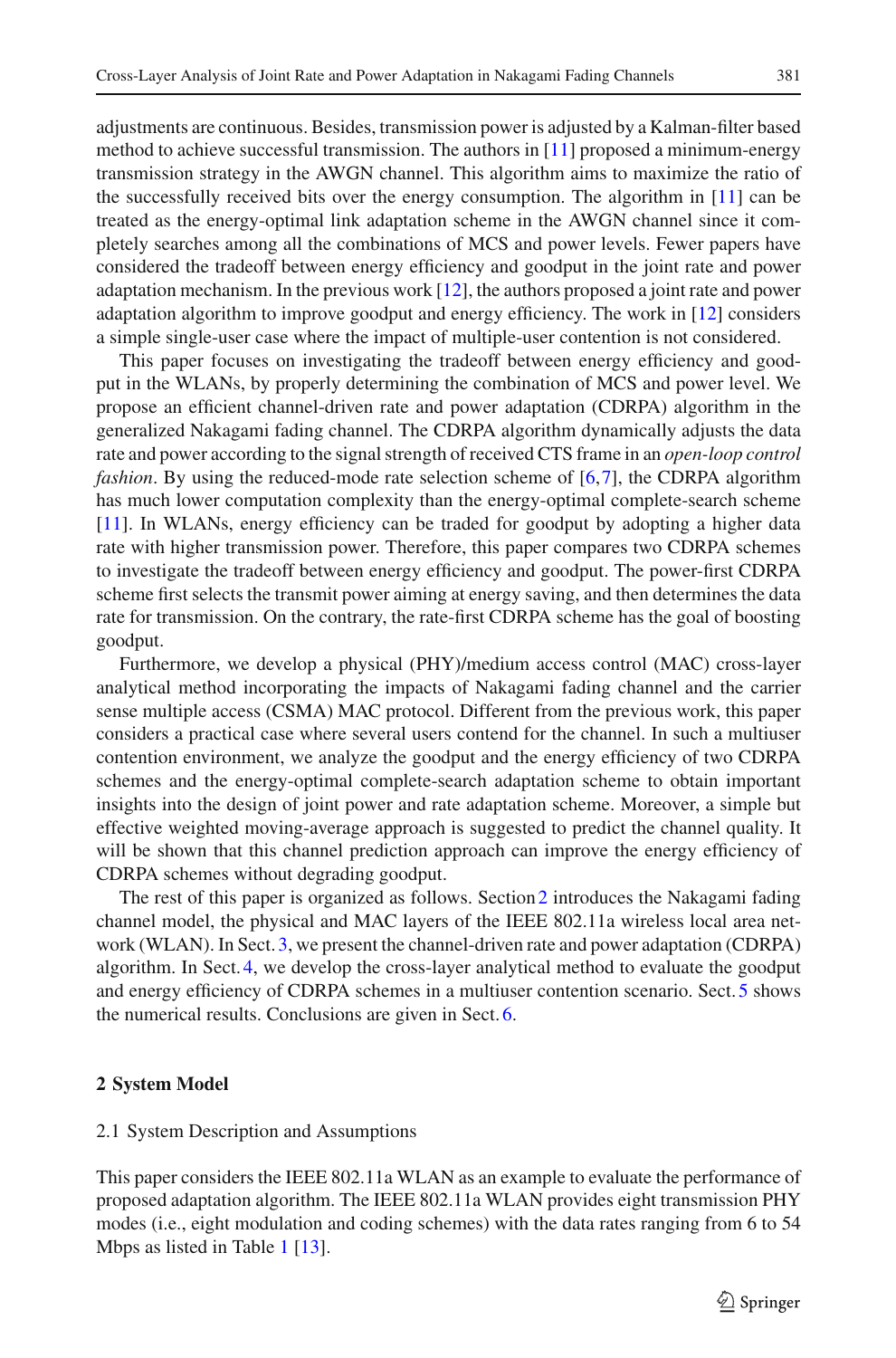<span id="page-3-0"></span>

| Table 1 Eight PHY<br>Rate-dependent parameters | Mode m         | Data rate | Modulation  | Coding rate | $BpS(m)$ * |
|------------------------------------------------|----------------|-----------|-------------|-------------|------------|
|                                                | 1              | 6 Mbps    | <b>BPSK</b> | 1/2         | 3          |
|                                                | $\overline{2}$ | 9 Mbps    | <b>BPSK</b> | 3/4         | 4.5        |
|                                                | 3              | 12 Mbps   | <b>OPSK</b> | 1/2         | 6          |
|                                                | 4              | 18 Mbps   | <b>OPSK</b> | 3/4         | 9          |
|                                                | 5              | 24 Mbps   | 16-OAM      | 1/2         | 12         |
|                                                | 6              | 36 Mbps   | $16$ -OAM   | 3/4         | 18         |
|                                                | 7              | 48 Mbps   | 64-OAM      | 2/3         | 24         |
| * Bytes per OFDM symbol                        | 8              | 54 Mbps   | 64-OAM      | 3/4         | 27         |



<span id="page-3-1"></span>**Fig. 1** Possible frame transmission scenarios according to the CSMA MAC protocol with RTS/CTS: (**a**) successful frame transmission; (**b**)–(**e**) erroneous RTS/CTS/data/ACK

In this power-adaptive wireless network, four-way handshaking RTS/CTS mechanism is needed to avoid the hidden node problem. Specifically, the users in a power-adaptive wireless network have different power levels. The user with higher power may interfere with the lower-power frame transmission, since it does not sense the transmission with lower power. The RTS/CTS handshaking at the maximum power level is a simple method to avoid such a hidden node problem. Figure [1](#page-3-1) shows five possible frame transmission scenarios according to CSMA/CA MAC protocol with RTS/CTS mechanism. Figure [1a](#page-3-1) shows the sequence of a successful data transmission, i.e. "RTS-CTS-DATA-ACK". Figure [1b](#page-3-1)–e respectively represent the unsuccessful frame transmissions due to contention collision of RTS frame or reception error of RTS/CTS/DATA/ACK frame.

## 2.2 Generalized Nakagami Fading Channel Model

In a generalized Nakagami fading channel [\[14](#page-16-13)], the probability density function (pdf) of the received signal in the Nakagami fading channel is given as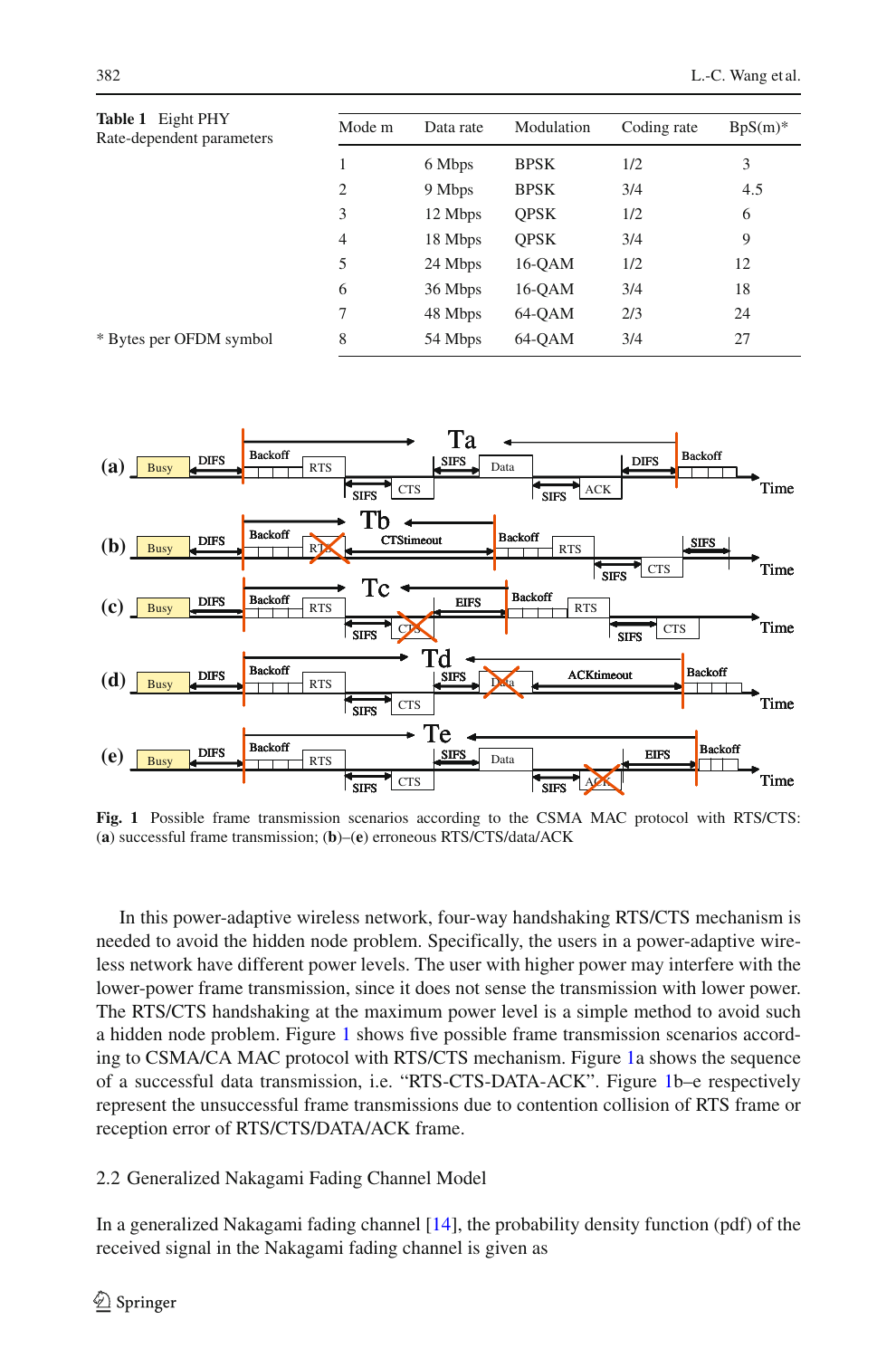$$
p(\alpha) = 2\left(\frac{M}{\Omega}\right)^M \frac{\alpha^{2M-1}}{\Gamma(M)} \exp\left(-M\frac{\alpha^2}{\Omega}\right),\tag{1}
$$

where  $\alpha$ ,  $M$ ,  $\Omega = E[\alpha^2]$ ,  $\Gamma(M)$  are the fading amplitude, the Nakagami fading parameter, the local mean power, and the Gamma function, respectively. The received signal-to-noise ratio (SNR)  $\gamma$  is then gamma distributed with the pdf  $p_r(r)$ , and [\[14\]](#page-16-13)

$$
p_Y(\gamma) = \left(\frac{M}{\overline{\gamma}}\right)^M \frac{\gamma^{M-1}}{\Gamma(M)} \exp\left(-M\frac{\gamma}{\overline{\gamma}}\right),\tag{2}
$$

where  $\overline{\gamma}$  is the average received SNR.

The Nakagami channel model can describe the multipath fading environment with a lineof-sight (LOS) component. The less the Nakagami shape factor *M*, the severer the fading. The Nakagami channel becomes the Rayleigh fading channel as  $M = 1$ , while the Nakagami fading channel becomes the non-fading AWGN channel as  $M \to \infty$ .

#### 2.3 Channel Transition Probability Matrix

The fading channel can be described by the Markov chain with several states according to the channel quality. The Gilbert channel model is a well-known one, in which the channel is described by two states —"*GOOD* and *BAD*". In [\[6\]](#page-16-7), the fading channel is divided into multiple channel states  $s_j$ , each of which is associated with a required  $E_b/N_0$  threshold ( $\eta_j$ ) for data rate  $j = 1, 2, \ldots, 8$  in the IEEE 802.11a WLAN. That is, the state variable  $s_j$ represents the event that the received  $E_b/N_0 \in [\eta_i, \eta_{i+1}).$ 

<span id="page-4-1"></span>Let  $p_{jk}$  represent the channel transition probability from state  $s_j$  to  $s_k$ , and  $x_t$  be the  $E_b/N_0$  at the time instant *t*. Then,  $p_{ik}$  can be expressed as

$$
p_{jk} = P(x_t \in (\eta_k, \eta_{k+1}) | x_{t-\tau} \in (\eta_j, \eta_{j+1}))
$$
  
= 
$$
\frac{\int_{\eta_k}^{\eta_{k+1}} \int_{\eta_j}^{\eta_{j+1}} p(\gamma_{t-\tau}, \gamma_t) d\gamma_{t-\tau} d\gamma_t}{\int_0^\infty \int_{\eta_j}^{\eta_{j+1}} p(\gamma_{t-\tau}, \gamma_t) d\gamma_{t-\tau} d\gamma_t}.
$$
 (3)

The state transition probability  $p_{ik}$  in [\(3\)](#page-4-1) represents the channel quality fluctuation in a Nakagami fading channel. In Sect[.4,](#page-8-0) this transition probability will be applied to evaluate the goodput and energy efficiency of CDRPA algorithm in the Nakagami fading channels. In a Nakagami fading channel, the joint pdf  $p(\gamma_{t-\tau}, \gamma_t)$  of two channel estimations  $\gamma_{t-\tau}$  and  $\gamma_t$  at the time instants ( $t - \tau$ ) and  $t$  can be given as [\[15\]](#page-16-14)

$$
p(\gamma_{t-\tau}, \gamma_t) = \frac{1}{(1-\rho)\Gamma(M)} \left(\frac{\gamma_{t-\tau}\gamma_t}{\rho}\right)^{(M-1)/2} \left(\frac{M}{\overline{\gamma}}\right)^{M+1} \times I_{M-1} \left(\frac{2M\sqrt{\rho\gamma_{t-\tau}\gamma_t}}{(1-\rho)\overline{\gamma}}\right) \exp\left(-M\frac{(\gamma_{t-\tau}+\gamma_t)}{(1-\rho)\overline{\gamma}}\right),\tag{4}
$$

<span id="page-4-2"></span>where  $I_{M-1}(\cdot)$  is the  $(M-1)$ -th order modified Bessel function of the first kind;  $\overline{\gamma}$  =  $E[\gamma_{t-\tau}] = E[\gamma_t]$  is the average received SNR. In [\(4\)](#page-4-2),  $\rho$  is the power correlation coefficient between fading power  $\gamma_t$  and  $\gamma_{t-\tau}$ . According to [\[16\]](#page-16-15),  $\rho$  is given by

$$
\rho = \left| \frac{I_0 \left( \sqrt{\kappa^2 - (2\pi f_D \tau)^2 + j4\pi \kappa f_D \tau \cos \mu} \right)}{I_0(\kappa)} \right|^2 \tag{5}
$$

<span id="page-4-0"></span>In  $(5)$ ,  $\kappa$  means the beamwidth parameter,  $f<sub>D</sub>$  stands for the maximum Doppler frequency in Hz, and  $\mu$  represents the mean direction of the angle of arrival.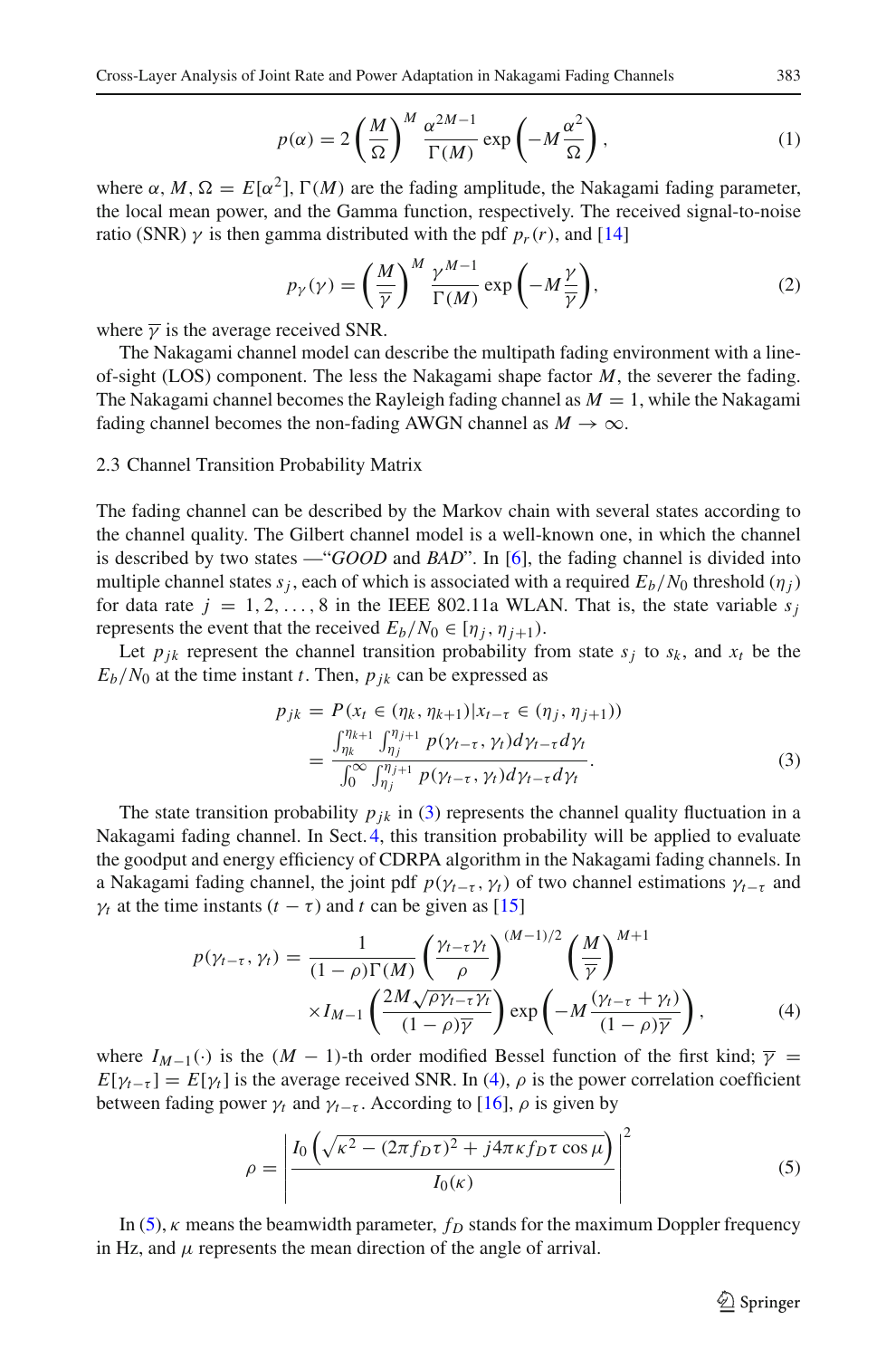

<span id="page-5-1"></span>**Fig. 2** The flow chart of the CDRPA algorithm with the moving-average channel quality prediction

# <span id="page-5-0"></span>**3 Channel-Driven Rate and Power Adaptation with Channel Quality Prediction**

This section presents the joint rate and power adaptive CDRPA algorithm. Based on the principle of CDRPA algorithm, we develop two link adaptation schemes: the power-first and the rate-first CDRPA schemes. In this section, we also propose a weighted-average approach to predict the channel quality. Then, the rate and power selection are based on the predicted channel condition.

## 3.1 Principle

The main principle of CDRPA algorithm is to adaptively adjust the transmission rate and power according to the received signal strength  $(E_b/N_0)$  of CTS frame on an open-loop control basis. In WLANs, the frame transmissions are in the same frequency band, and the forward and reverse links are time-division duplex. In a low-mobility environment, it is reasonable to assume that both links have the similar fading characteristics. In CDRPA, all the control frames (RTS, CTS, and ACK frames) are transmitted at the maximal power ( $p_{tmax}$ ) for reliability. Therefore, we can use the received  $E_b/N_0$  of control frame to indicate the channel quality at a given noise power spectra density *N*0. By this open-loop control, we do not need to modify the CTS frame format to include an explicit SNR indicator.

Referring to Fig. [2,](#page-5-1) the procedures of CDRPA algorithm with the moving-average channel prediction are described in the following:

(I) Channel quality prediction:

We estimate the channel condition according to the following steps:

- 1. After RTS and CTS frames are successfully exchanged, estimate the received  $E_b/N_0$  of current CTS frame, denoted by  $x_1$ .
- 2. Let  $x_2$  be the received  $E_b/N_0$  of ACK frame in the previous data frame transmission. If the ACK frame of previous transmission attempt is not successfully received, let  $x_2$  be the  $E_b/N_0$  of CTS frame in the previous transmission attempt. Using a weighted moving-average approach, we forecast the channel condition as the channel quality indicator (*C Q I*)

<span id="page-5-2"></span>
$$
CQI = wx_1 + (1 - w)x_2,
$$
 (6)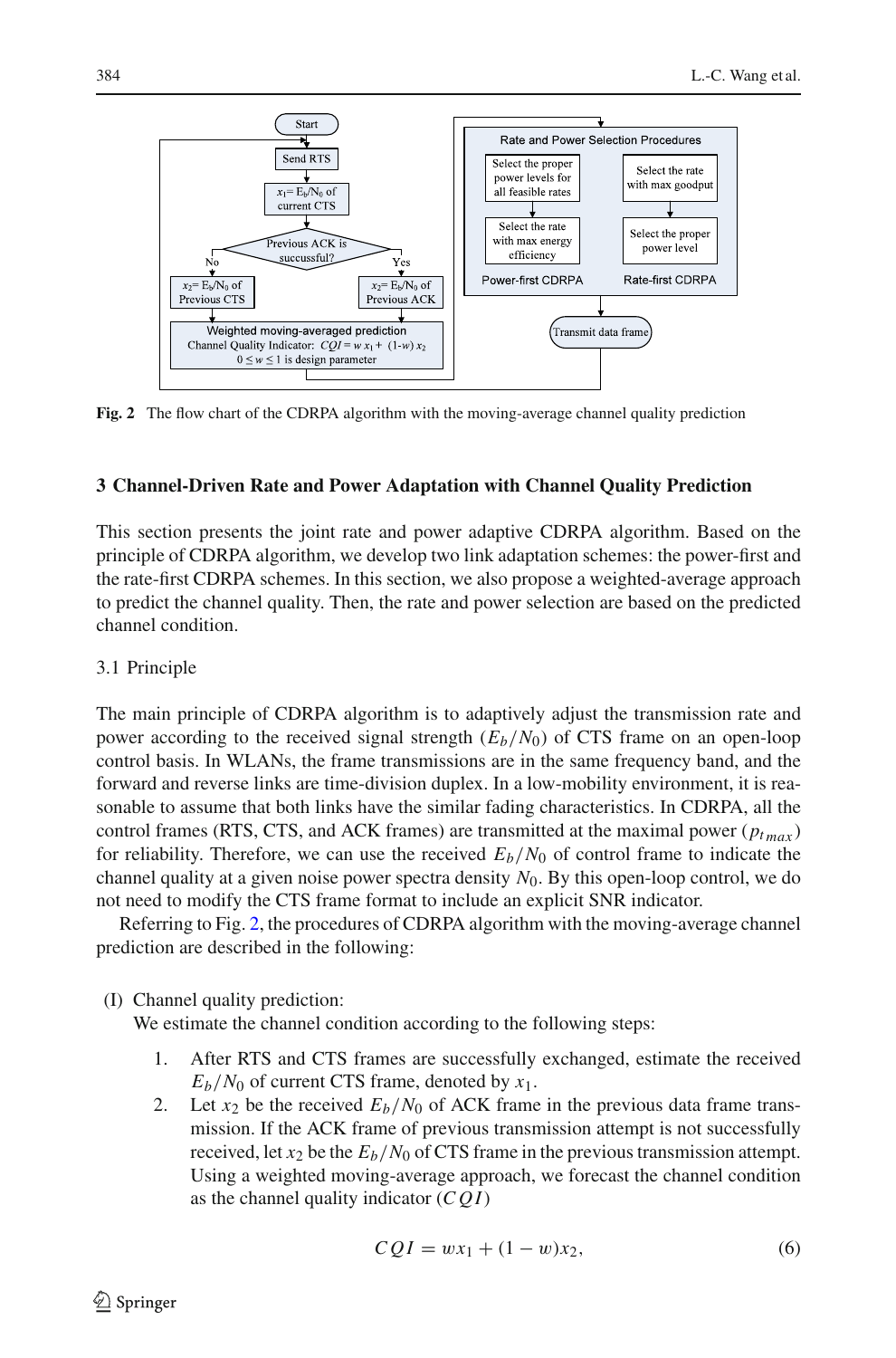where  $0 \leq w \leq 1$  is a design factor. In case the RTS frame in the previous transmission attempt is collided or received in error, the transmitter does not receive CTS and ACK frames in the previous transmission attempt. In this situation, we let  $w = 1$ . With the channel quality prediction, the transmit rate and power can be appropriately determined. Therefore, the number of retransmissions and the total energy consumption for transmitting a data frame can be reduced.

## (II) Power and rate adaptation:

CDRPA algorithm jointly adjusts the transmit data and power according to the predicted channel quality indicator  $CQI$  obtained by [\(6\)](#page-5-2). Briefly, CDRPA algorithm calculates the power level for the *energy-efficient PHY modes* according to the predicted channel quality *C Q I*. Then, following either the most energy-efficient or the highest goodput criteria, CDRPA algorithm selects the data rate from an established *reduced-mode table*. In the following, we discuss the transmission power and rate selection rules in CDRPA algorithm in more detail.

# 3.2 Power and Rate Selection Rules

#### *3.2.1 Link-Margin Power Selection*

The transmission power for data frame is determined according to the predicted channel quality  $CQI$  and available link margin. The estimated channel quality  $CQI$  can be calcu-lated by [\(6\)](#page-5-2), based on the received  $E_b/N_0$  of the CTS and ACK frames. Suppose that  $\eta_{rea}$  is the  $E_b/N_0$  threshold for the selected transmission rate. The available link margin  $L_{margin}$  is defined as

$$
L_{margin} = CQI - \eta_{req}.
$$
\n<sup>(7)</sup>

<span id="page-6-1"></span>In CDRPA algorithm, the transmission power of CTS and ACK frames are fixed at the maximal power level  $p_{tmax}$ . Therefore, by the open-loop power control concept, the available link margin  $L_{margin}$  can be treated as how much power can be decreased without causing erroneous reception. Furthermore, the data frame transmission power  $p_t$  can be determined by

$$
p_t = \lceil p_{t_{max}} - L_{margin} \rceil \tag{8}
$$

<span id="page-6-0"></span>where  $p_{tmax}$  is the maximal transmission power level.

#### *3.2.2 Reduced-Mode Rate Selection*

One appealing feature of CDRPA algorithm is its reduced-mode rate selection [\[6,](#page-16-7)[7\]](#page-16-4). The reduced-mode selection removes the *energy-inefficient* transmission PHY modes in the rate selection process, thereby increasing goodput and reducing computation cost for the ratepower selection. Consider the IEEE 802.11 a/g WLAN in the generalized Nakagami fading channel as an example. Table [2a](#page-7-0) shows the  $E_b/N_0$  thresholds ( $\eta$ ) for eight transmission PHY modes in the Nakagami fading channel under the requirement of  $PER = 0.1$  [\[12](#page-16-12)]. In the table, it is obvious that the PHY mode with 18 Mbps is energy-inefficient, since its  $E_b/N_0$  threshold is much higher than that for the PHY mode with 24Mbps. Following such a reasoning, we can find that in the Nakagami fading channel, only the PHY modes with respect to 12, 24, 48, and 54Mbps should be considered in the rate selection process. Table [2b](#page-7-0) lists these four energy-efficient transmission PHY modes and the corresponding *Eb*/*N*<sup>0</sup> ranges for the IEEE 802.11 WLAN in the Nakagami fading channel with  $M = 1$  and 5. We note that the removed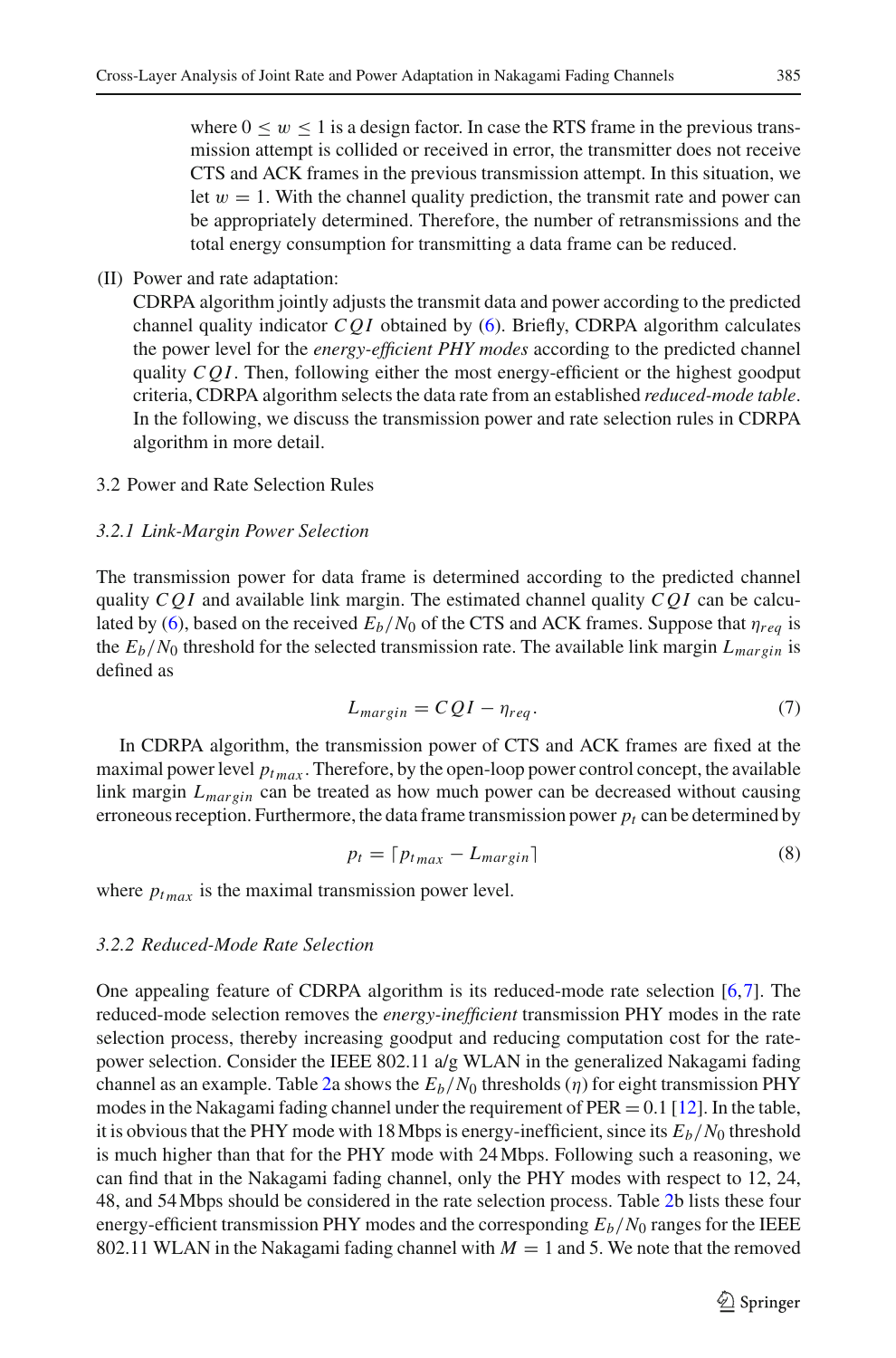| (a) Eight data rates and the corresponding $E_b/N_0$ thresholds in the complete-mode rate selection.<br>(The energy-efficient PHY modes are underlined) |                |       |                |                |  |  |
|---------------------------------------------------------------------------------------------------------------------------------------------------------|----------------|-------|----------------|----------------|--|--|
| Data Rate (Mbps)                                                                                                                                        | 6              | 9     | 12             | 18             |  |  |
| $\eta$ for $m=1$                                                                                                                                        | 16.25          | 23.80 | 16.33          | 24.20          |  |  |
| $\eta$ for $m = 5$                                                                                                                                      | 7.86           | 14.87 | 7.89           | 14.98          |  |  |
| Data Rate (Mbps)                                                                                                                                        | 24             | 36    | 48             | 54             |  |  |
| $\eta$ for $m=1$                                                                                                                                        | 19.11          | 28.40 | 26.90          | 31.88          |  |  |
| $\eta$ for $m = 5$                                                                                                                                      | 10.62          | 18.90 | 17.78          | 22.56          |  |  |
| (b) Four energy-efficient data rates in the reduced-mode rate selection and the required $E_b/N_0$ ranges                                               |                |       |                |                |  |  |
| Channel state                                                                                                                                           | s <sub>1</sub> |       | $s_2$          |                |  |  |
| Data Rate (Mbps)                                                                                                                                        | 12             |       | 24             |                |  |  |
| $E_h/N_0$ range for $m=1$                                                                                                                               | [0, 19.11)     |       | [19.11, 26.90] |                |  |  |
| $E_h/N_0$ range for $m=5$                                                                                                                               | [0, 10.62)     |       |                | [10.62, 17.78] |  |  |
| Channel state                                                                                                                                           | $s_3$          |       | S <sub>4</sub> |                |  |  |
| Data Rate (Mbps)                                                                                                                                        | 48             |       | 54             |                |  |  |

<span id="page-7-0"></span>**Table 2**  $E_b/N_0$  requirement at PER = 0.1 for the IEEE 802.11 a/g WLAN in the Nakagami fading channel with factors  $M = 1$  and 5

PHY modes are energy-inefficient since these modes have lower data rates or higher  $E_b/N_0$ thresholds. In result, although some inefficient PHY modes are removed, the rate adaptation using the reduced-mode table still has a comparable energy efficiency as the complete-mode method.

 $E_h/N_0$  range for  $m = 1$  [26.90, 31.88) [31.88, ∞)  $E_h/N_0$  range for  $m = 5$  [17.78, 22.56) [22.56, ∞)

Based on the principles of CDRPA algorithm presented above, we detail the *power-first* and *rate-first*CDRPA schemes as follows. These CDRPA schemes respectively aim to achieve two different goals, maximum energy efficiency or goodput performance.

# <span id="page-7-1"></span>3.3 Power-First CDRPA Scheme

The power-first CDRPA scheme aims at adjusting the transmission power and rate to maximize the energy efficiency of frame transmissions. As shown in Fig. [2,](#page-5-1) the power and rate selection procedures for the power-first CDRPA scheme are explained as follows:

- 1. According to the predicted channel quality indicator *C Q I* obtained by [\(6\)](#page-5-2), find all the feasible data rates from the reduced-mode table like Table [2.](#page-7-0) The feasible data rates are defined as the rates whose  $E_b/N_0$  thresholds are less than the predicted channel quality *C Q I*.
- 2. For each feasible data rate, determine the power level by [\(7\)](#page-6-1) and [\(8\)](#page-6-0); and then calculate the energy efficiency by [\(16\)](#page-10-1).
- 3. Select the rate-power combination with the maximal energy efficiency for current data frame transmission.

We explain these steps by the following example. Assume that the maximal transmission power level  $p_{tmax} = 30$  dBm, and the estimated channel quality indicator is  $CQI = 28$  dB. Following step 1, from Table [2,](#page-7-0) the feasible data rates are 12, 24 or 48Mbps. Next, by [\(7\)](#page-6-1) and  $(8)$ , the available link margin for 48 Mbps is  $28-26.9=1.1$  dB and the transmission power level is  $\lceil 30-1.1 \rceil = 29$  dBm. In the same manner, the transmission power levels are deter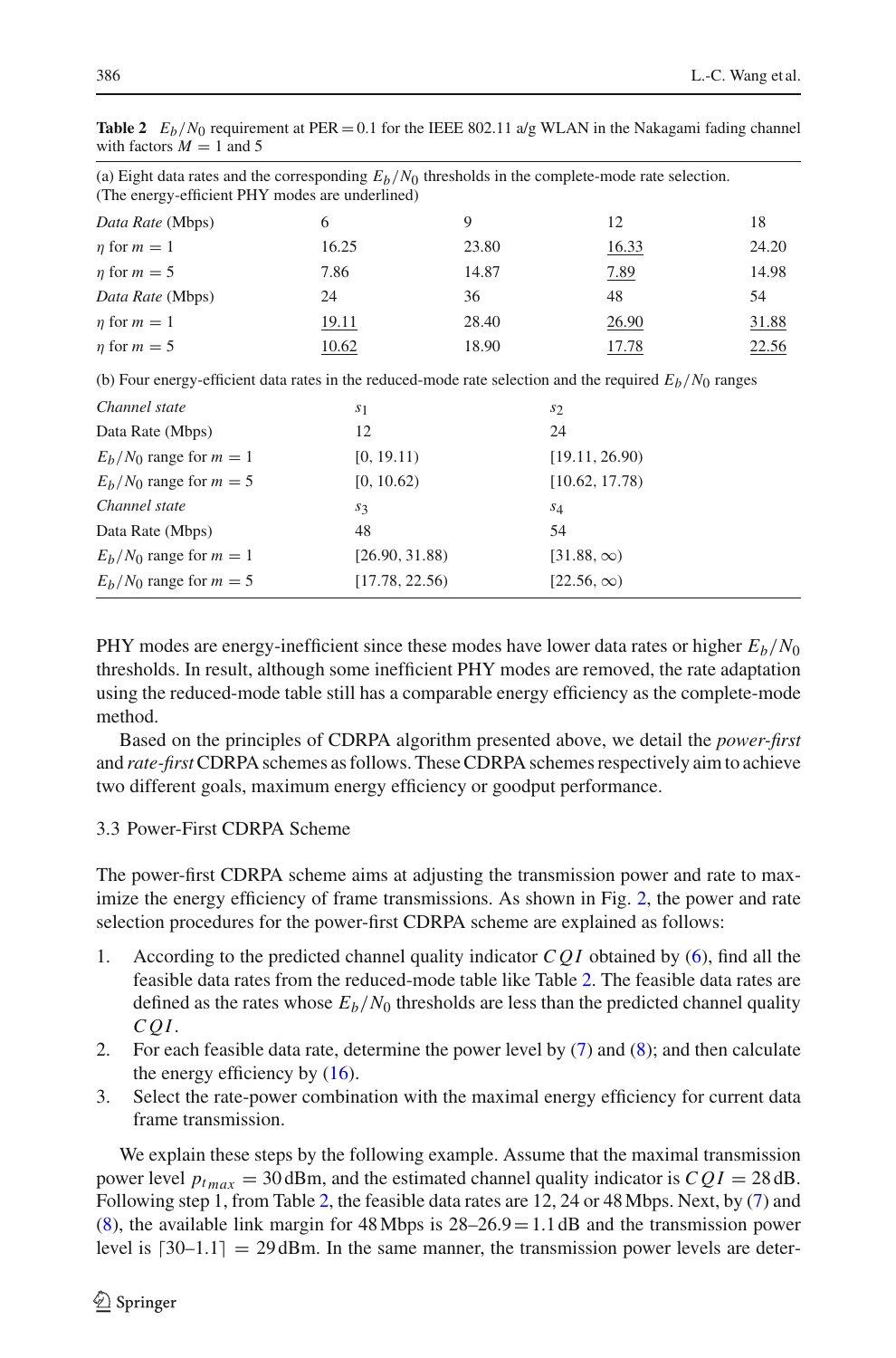mined as 21 dBm for 24Mbps and 19 dBm for 12Mbps, respectively. After computation, we choose the rate-power combination of (24Mbps, 22 dBm) for current data frame transmission since it can achieve maximal energy efficiency.

3.4 Rate-First CDRPA Scheme

In the power-first CDRPA scheme, goodput performance may be sacrificed to improve energy efficiency. On the contrary, therefore, the goal of rate-first CDRPA scheme is to boost goodput performance. We detail the operation procedures in the following:

- 1. Based on the predicted channel quality indicator *C Q I*, select the PHY mode with maximal data rate from the feasible PHY modes.
- 2. According to the link-margin power selection, determine the transmit power for the current data frame by [\(7\)](#page-6-1) and [\(8\)](#page-6-0).

We explain these procedures by the same example discussed in Sect. [3.3.](#page-7-1) Following step 1, the highest feasible data rate is 48Mbps. By [\(7\)](#page-6-1) and [\(8\)](#page-6-0), the available link margin is  $28-26.9=1.1$  dB and then the transmission power level is  $[30-1.1] = 29$  dBm. Following the procedures, as the channel quality indicator increases, the rate-first CDRPA scheme increases the transmission rate rather than decreases the transmission power. Consequently, the rate-first CDRPA can achieve higher goodput at the given channel condition.

In summary, the power-first CDRPA scheme intends to enhance energy efficiency rather than goodput. On the contrary, the rate-first CDRPA scheme aims to improve goodput. It is expected that the rate-first CDRPA scheme boosts the goodput at the cost of energy consumption. Numerical results will discuss such a tradeoff between energy efficiency and goodput in more detail.

# <span id="page-8-0"></span>**4 Cross-layer Analysis**

In this section, we develop a PHY/MAC cross-layer analytical model to evaluate the goodput and energy efficiency for the proposed CDRPA algorithm in the Nakagami fading channel. The developed model considers the physical-layer channel effects and the CSMA/CA MAC protocol in a multiuser contention scenario.

# 4.1 Goodput

The goodput is defined as the number of successfully delivered information bits per second. Let  $E[P_D]$  be the average delivered information bits, and  $E[t_T]$  be the average transmission time for a data frame. Then, the goodput  $\mathcal G$  is defined as

$$
\mathcal{G}(l, s, m, c, n) = \frac{E[P_D](l, s, m, c, n)}{E[t_T](l, s, m, c, n)},
$$
\n(9)

where  $(l, s, m, c, n)$  represent the data payload, the received  $E_b/N_0$ , the transmission PHY mode, the number of transmission attempts, and the number of contending users, respectively.

Supposed the number of channel states  $N$  and the retry limit  $c_{max}$ , the average delivered information bits  $E[P_D]$  can be calculated by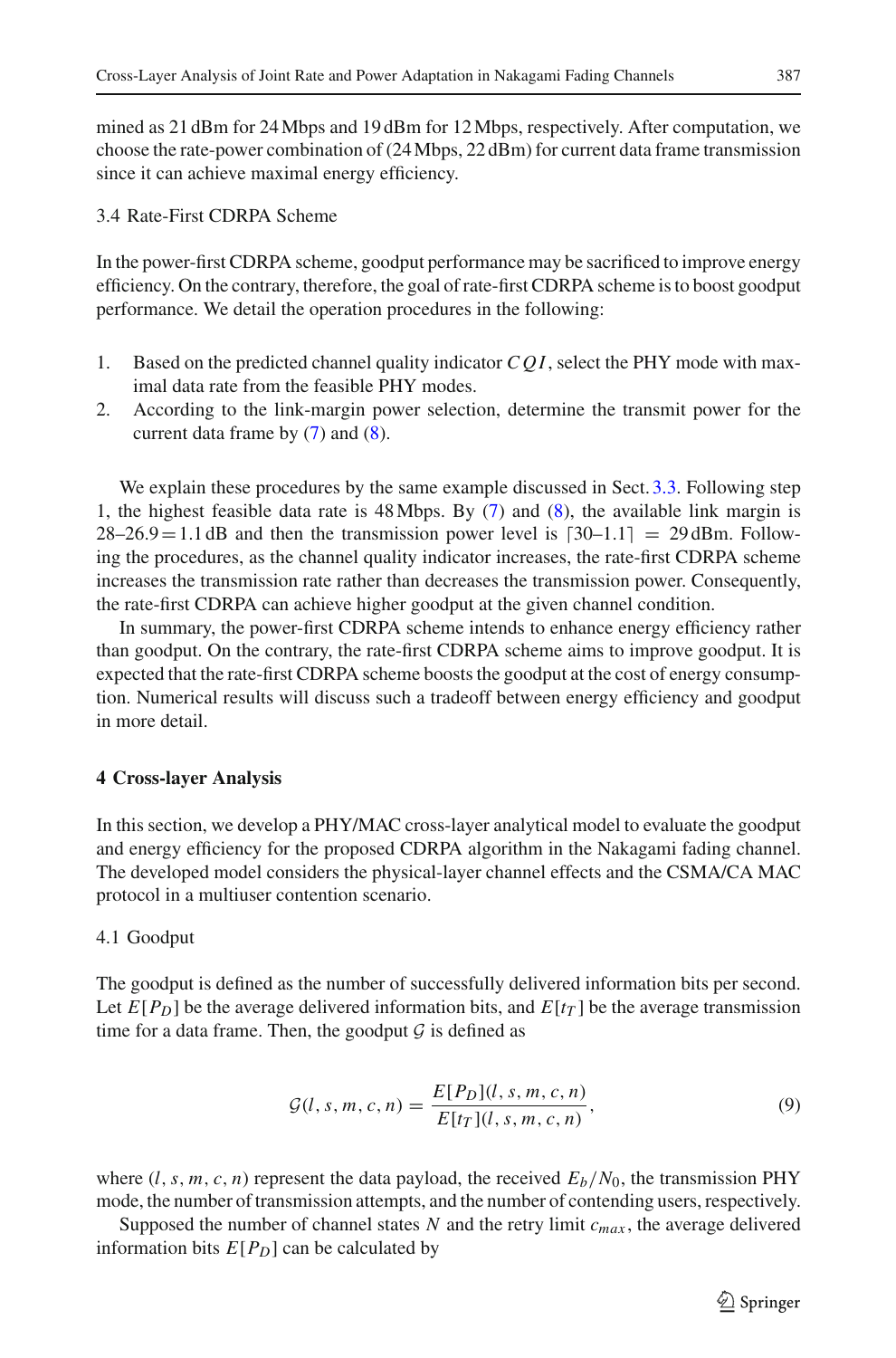$$
E[P_D](l, s, m, c, n) = \begin{cases} \{P_S(l, s, m, n)l\} + [1 - P_S(l, s, m, n)] \\ \left[\sum_{k=1}^{N} p_{jk} E[P_D](l, r, m(r), c + 1, n)\right], \\ \text{for } c \le c_{max} \\ 0, \text{ for } c > c_{max}, \end{cases}
$$
(10)

<span id="page-9-0"></span>where  $P_S(l, s, m, n)$  is the successful probability of frame transmission, and  $p_{ik}$  is the channel state transition probability as defined in [\(3\)](#page-4-1). In [\(10\)](#page-9-0), the first term is the successfully delivered information bits at *c*-th transmission attempt, and the summation means the average successfully delivered bits at  $(c+1)$ -st transmission attempt. According to the RTS/CTS procedures, a data frame is successfully delivered as long as all the frames in the sequence of "RTS-CTS-DATA-ACK" are successfully received. Therefore, the successful transmission probability  $P_S(l, s, m, n)$  can be calculated as

$$
P_S(l, s, m, n) = [1 - P_{f,RTS}(n, s)][1 - P_{e,CTS}(s)][1 - P_{e,data}(l, s, m)]
$$
  
× [1 - P\_{e,ACK}(s)], (11)

where  $P_{f,RTS}(n, s)$  is the failure probability of RTS due to MAC-layer contention collisions or PHY-layer reception error;  $P_{e,CTS}(s)$ ,  $P_{e,data}(l, s, m)$ , and  $P_{e,ACK}(s)$  are the frame error probability of CTS, data, and ACK frames, respectively. We note that the effect of multiuser contention is included in the probability of  $P_{f,RTS}(n, s)$ , which is a function of the number of users. Referring to [\[6](#page-16-7)] and [\[17\]](#page-16-16), these probabilities (i.e. *Pf*,*RT S*(*n*,*s*), *Pe*,*CT S*(*s*), *Pe*,*data*  $(l, s, m)$ , and  $P_{e, ACK}(s)$  can be obtained.

Next, we calculate the average transmission time  $E[t_T]$  for a data frame. Since there are five possible frame transmission scenarios according to the RTS/CTS mechanism, the average transmission time  $E[t_T]$  can be expressed as

$$
E[t_T](l, s, m, c, n) = \begin{cases} P_S(l, s, m, n)T_a + [1 - P_S(l, s, m, n)] \\ \left\{ T_{us}(l, s, m, n) + \sum_{k=1}^{N} p_{jk} E[t_T](l, r, m(r), c + 1, n) \right\}, \\ \text{for } c \le c_{max} \\ 0, \text{ for } c > c_{max}, \end{cases}
$$

where  $T_a$  and  $T_{us}(l, s, m, n)$  are respectively the successful transmission duration and the average duration for unsuccessful frame transmission. Let  $\overline{T_{b k \cdot \theta f}}(c)$  be the average backoff window size for the *c*-th transmission attempt, and  $T_{data}(l, m)$  be the transmission time for a data frame with payload size *l* using PHY mode *m*. Referring to Fig. [1,](#page-3-1) the successful transmission duration  $T_a$  is equal to

$$
T_a = \overline{T_{bkoff}}(c) + T_{RTS} + 3 T_{SIFS} + T_{CTS} + T_{data}(l, m) + T_{ACK} + T_{DIFS}, \quad (13)
$$

where  $T_{SIFS}$  and  $T_{DIFS}$  respectively stand for the durations of a short inter-frame space (IFS), a distributed IFS;  $T_{RTS}$ ,  $T_{CTS}$ , and  $T_{ACK}$  are the transmission durations for RTS, CTS, and ACK control frames [\[13](#page-16-10)]. According to IEEE 802.11a WLAN standard [\[13](#page-16-10)], the values of  $\overline{T_{b k off}}(c)$  and  $T_{data}(l, m)$  can be specified as in [\[12\]](#page-16-12). The durations for unsuccessful RTS, CTS, data, and ACK frame transmissions can be expressed as

$$
\begin{cases}\nT_b = \frac{T_{bkoff}}{T_{bkoff}}(c) + T_{RTS} + T_{CTStimeout} \\
T_c = \frac{T_{bkoff}}{T_{bkoff}}(c) + T_{RTS} + T_{SIFS} + T_{CTS} + T_{EIFS} \\
T_d = \frac{T_{bkoff}}{T_{bkoff}}(c) + T_{RTS} + 2 T_{SIFS} + T_{CTS} + T_{data}(l, m) + T_{ACKtimeout} \\
T_e = \frac{T_{bkoff}}{T_{bkoff}}(c) + T_{RTS} + 3 T_{SIFS} + T_{CTS} + T_{data}(l, m) + T_{ACK} + T_{EIFS}\n\end{cases}
$$
\n(14)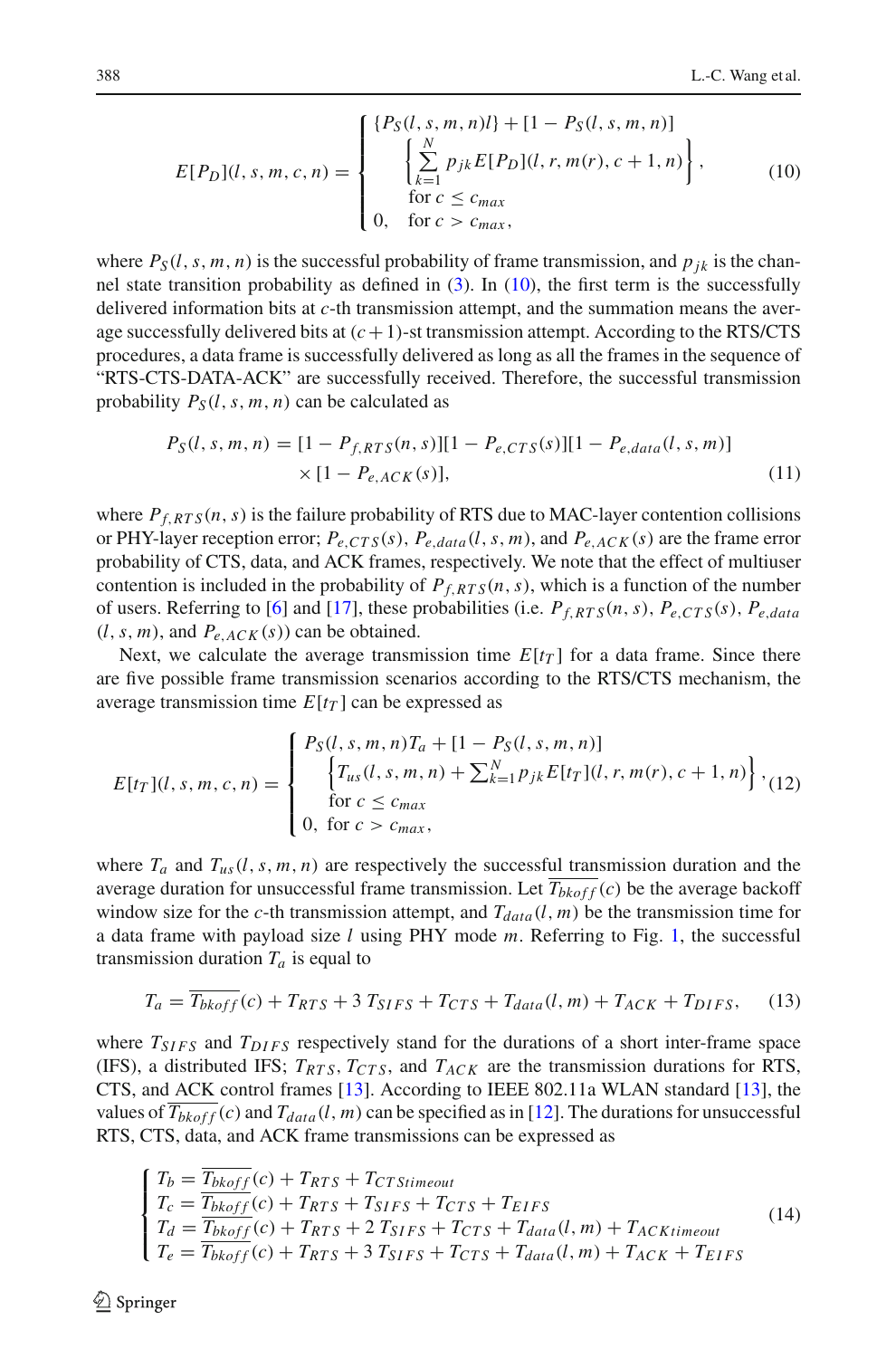where  $T_{EIFS}$  is the duration of an extended IFS,  $T_{CTStimeout}$  and  $T_{ACKtimeout}$  represent the durations for CTS and ACK timeout [\[12](#page-16-12)[,13\]](#page-16-10), respectively. With four possible unsuccessful transmission scenarios in the RTS/CTS procedures, the average duration of unsuccessful transmission  $T_{us}(l, s, m, n)$  can be calculated by

$$
T_{us}(l, s, m, n) = \frac{1}{1 - P_S(l, s, m, n)} \left\{ P_{f,RTS}(n, s) T_b + [1 - P_{f,RTS}(n, s)] P_{e,CTS}(s) T_c + [1 - P_{f,RTS}(n, s)] [1 - P_{e,CTS}(s)] P_{e,data}(l, s, m) T_d + [1 - P_{f,RTS}(n, s)] [1 - P_{e,CTS}(s)] [1 - P_{e,data}(l, s, m)] P_{e,ACK}(s) T_e \right\}.
$$
\n(15)

## 4.2 Energy Efficiency

The energy efficiency  $\zeta$  (in successfully delivered information bits per joule) is defined as the ratio of the average delivered information bits  $E[P_D]$  to the total energy consumption  $E[\varepsilon_T]$  during a data frame transmission. That is,

$$
\zeta(l, s, m, c, n) = \frac{E[P_D](l, s, m, c, n)}{E[\varepsilon_T](l, s, m, c, n)},
$$
\n(16)

<span id="page-10-1"></span>where  $E[P_D]$  can be calculated by [\(10\)](#page-9-0).

Assume that  $P_T(p_t)$  and  $P_R$  are the power consumption for a terminal operating in the transmitting and receiving modes as detailed in [\[12\]](#page-16-12). With five possible frame transmission scenarios as shown in Fig. [2,](#page-5-1) the total energy consumption  $E[\varepsilon_T](l, s, m, c, n)$  during a data frame transmission can be expressed as

<span id="page-10-2"></span>
$$
E[\varepsilon_T](l, s, m, c, n) =
$$
\n
$$
\begin{cases}\nP_S(l, s, m, n)[(2 T_{SIFS} + T_{ACK} + T_{DIFS})P_R + T_{data}(l, m)P_T(p_t)] \\
+ P_{f,RTS}(n, s)[(T_{SIFS} + 2 T_{slot})P_R] \\
+ [1 - P_{f,RTS}(n, s)]P_{e,CTS}(s)[T_{EIFS}P_R] \\
+ [1 - P_{f,RTS}(n, s)][1 - P_{e,CTS}(s)]P_{e,data}(l, s, m) \\
[ (T_{SIFS} + T_{ACKtimeout})P_R + T_{data}(l, m)P_T(p_t)] \\
+ [1 - P_{f,RTS}(n, s)][1 - P_{e,CTS}(s)][1 - P_{e,data}(l, s, m)]P_{e,ACK}(s) \\
[ (2 T_{SIFS} + T_{ACK} + T_{EIFS})P_R + T_{data}(l, m)P_T(p_t)] \\
+ [1 - P_S(l, s, m, n)] \left\{ \sum_{k=1}^{N} p_{jk} E[\varepsilon_T](l, r, m(r), c + 1, n) \right\} + \varepsilon_o, \text{ for } c \le c_{max} \\
0, \text{ for } c > c_{max}.\n\end{cases} (17)
$$

In [\(17\)](#page-10-2),  $\varepsilon_o = (\overline{T_{b k \text{ of } f}}(c) + T_{SIFS} + T_{CTS}) \cdot P_R + T_{RTS} \cdot P_T(p_{t \text{ max}})$  represents the common part of energy consumption for the successful and unsuccessful frame transmissions, including the energy consumption during the backoff period, as well as that for transmitting the RTS frame and waiting for the CTS frame.

#### <span id="page-10-0"></span>**5 Numerical Results**

In this section, we compare goodput and energy efficiency for the proposed CDRPA schemes and the energy-optimal complete-search adaptation scheme [\[11\]](#page-16-11) in a multiuser contention scenario. The energy-optimal complete-search scheme exhaustively searches all the possible combinations of transmit rates and power levels to maximize the energy efficiency. By contrast, the CDRPA schemes select only among the reduced PHY modes in Table [2b](#page-7-0). We also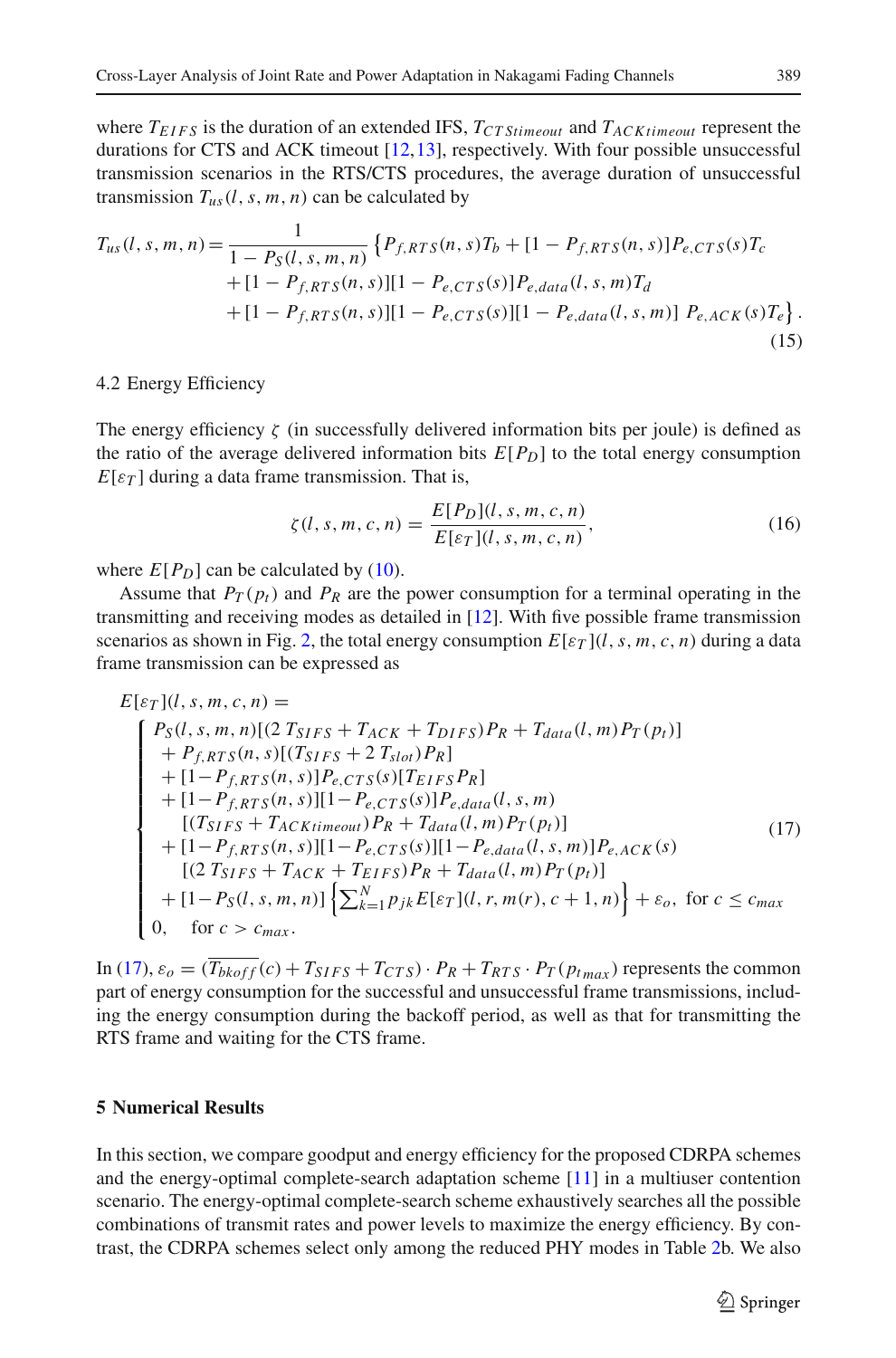| neters used | Parameters                 | Value         |
|-------------|----------------------------|---------------|
|             | Packet payload             | $1,500$ bytes |
|             | <b>RTS</b>                 | 160 bits      |
|             | <b>CTS</b>                 | 112 bits      |
|             | <b>ACK</b>                 | 112 bits      |
|             | Slot time                  | $9 \mu s$     |
|             | <b>SIFS</b>                | $16 \mu s$    |
|             | <b>DIFS</b>                | $34 \mu s$    |
|             | <b>EIFS</b>                | $118 \mu s$   |
|             | Max. Tx. power, $P_{tmax}$ | 30 dBm        |
|             |                            |               |

<span id="page-11-0"></span>**Table 3** System param in numerical results

investigate the effect of a simple weighted moving-average channel quality prediction on the CDRPA schemes. Furthermore, we compare the computation complexity between the powerfirst CDRPA scheme and complete searching scheme. The parameters in numerical results are summarized in Table [3.](#page-11-0) Consider the Doppler spread is  $f_d = 20$  Hz (i.e., the walking speed at 1 m/sec), and there are fifteen transmit power levels ranging from 16to 30 dBm.

# 5.1 Comparisons of Goodput and Energy Efficiency

Figure [3](#page-12-0) shows goodput and energy efficiency against the number of contention users in the Rayleigh fading channel. Obviously, due to the increasing contention collisions, the goodput and energy efficiency decrease, as the number of contention users increases. From this figure, we can also investigate the tradeoff between energy efficiency and goodput in the WLANs by comparing the power-first and rate-first CDRPA schemes. Figure [3a](#page-12-0) shows that the ratefirst CDRPA scheme can achieve better goodput. In Fig. [3b](#page-12-0), at the cost of lower goodput, the power-first CDRPA scheme has better energy efficiency. In this example, the rate-first CDRPA scheme has about 21% higher goodput while having about 11% lower energy efficiency than the power-first CDRPA scheme. As a result, the rate-first CDRPA scheme can be a good choice if the goodput is the main concern. Noteworthily, even though the CDRPA algorithm adopts a reduced-mode rate selection, the power-first CDRPA scheme has comparable goodput and energy efficiency as the energy-optimal complete-search adaptation scheme.

Figure [4](#page-13-0) illustrates goodput and energy efficiency in Nakagami channel with *M* = 5. In the same manner, the rate-first CDRPA scheme improves the goodput at the cost of energy efficiency. Comparing Figs. [3](#page-12-0) and [4,](#page-13-0) we can also find that a larger Nakagami fading factor *M* can lead to higher energy efficiency and goodput. In a Nakagami fading channel, the less the factor *M*, the severer the fading. Therefore, for a larger factor *M*, the users can adopt higher transmit rate and lower power level for frame transmissions, thereby improving goodput and energy efficiency.

## 5.2 Impact of Moving-Average Channel Quality Prediction

This paper suggests a simple weighted moving-average approach to forecast the channel quality. In WLANs, because the channel fading fluctuates in the wireless channel, the frame transmissions with the rate and power adaptation may be received in error. The suggested channel prediction approach helps select a more proper transmission power to save total energy consumption.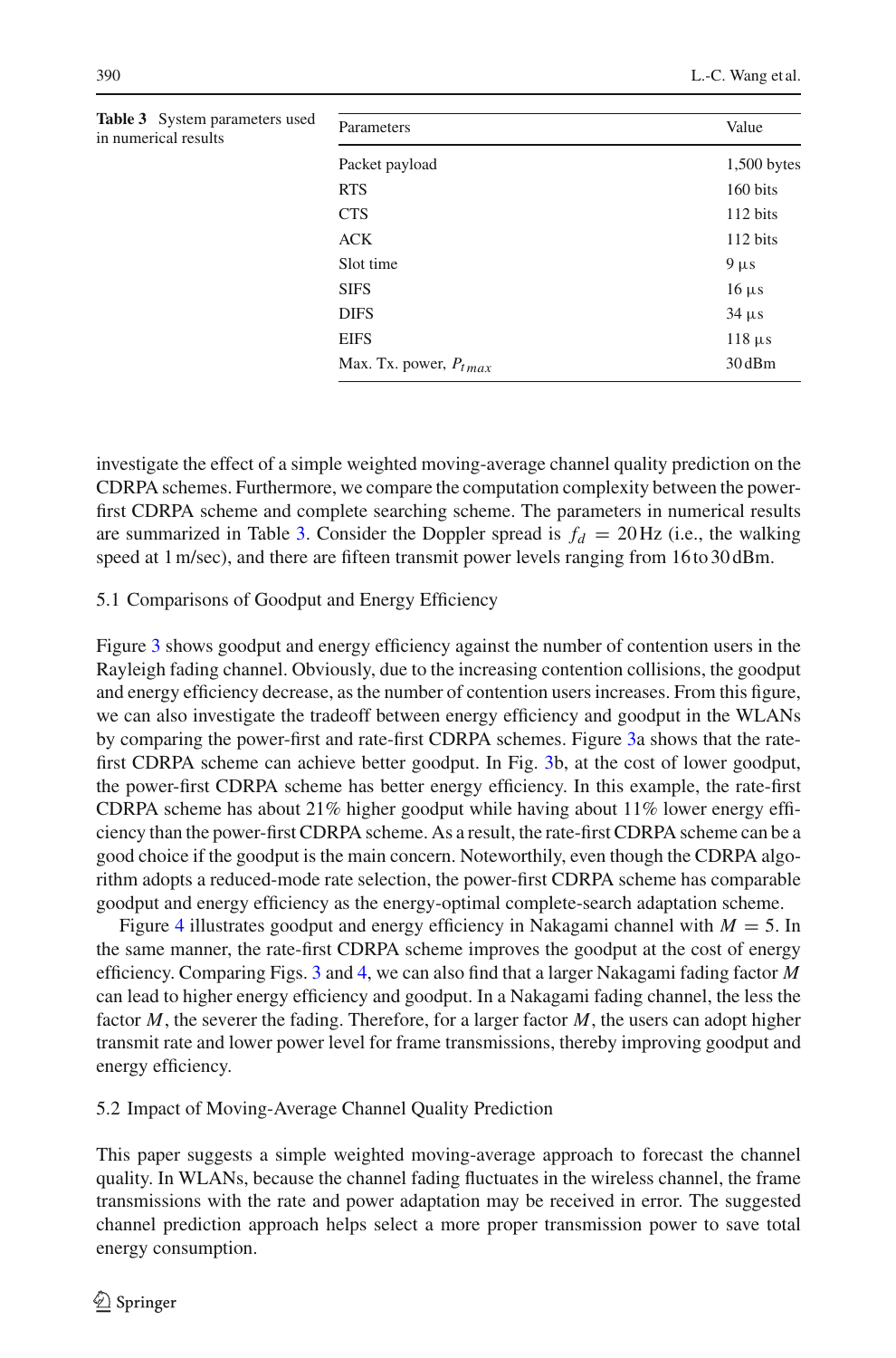

<span id="page-12-0"></span>**Fig. 3** The goodput and energy efficiency against the number of contending users in Nakagami fading channel with the shape factor  $M = 1$ : (a) Goodput and (b) energy efficiency

Figure  $5$  shows the energy efficiency versus the weighting factor  $w$  of the moving-average approach. Obviously, one can see that designing an appropriate weighting factor can improve the energy efficiency. In this example, the factor  $w$  ranging from 0.4 to 0.6 can improve the energy efficiency of rate-first CDRPA scheme by about 3% over the case with the factor  $w=1$ .

Figure [6](#page-14-0) illustrates the goodput against the weighting factor  $w$ . Clearly, referring to Figs. [5](#page-14-1) and [6,](#page-14-0) the value of  $0.4 \leq w \leq 0.6$  can improve the energy efficiency without degrading the goodput. After observing the numerical results, we find that by using the channel prediction approach with the factor  $0.4 \leq w \leq 0.6$ , the CDRPA algorithm can select the same data rate as the case with  $w = 1$ , but decides a more appropriate power level. Therefore, the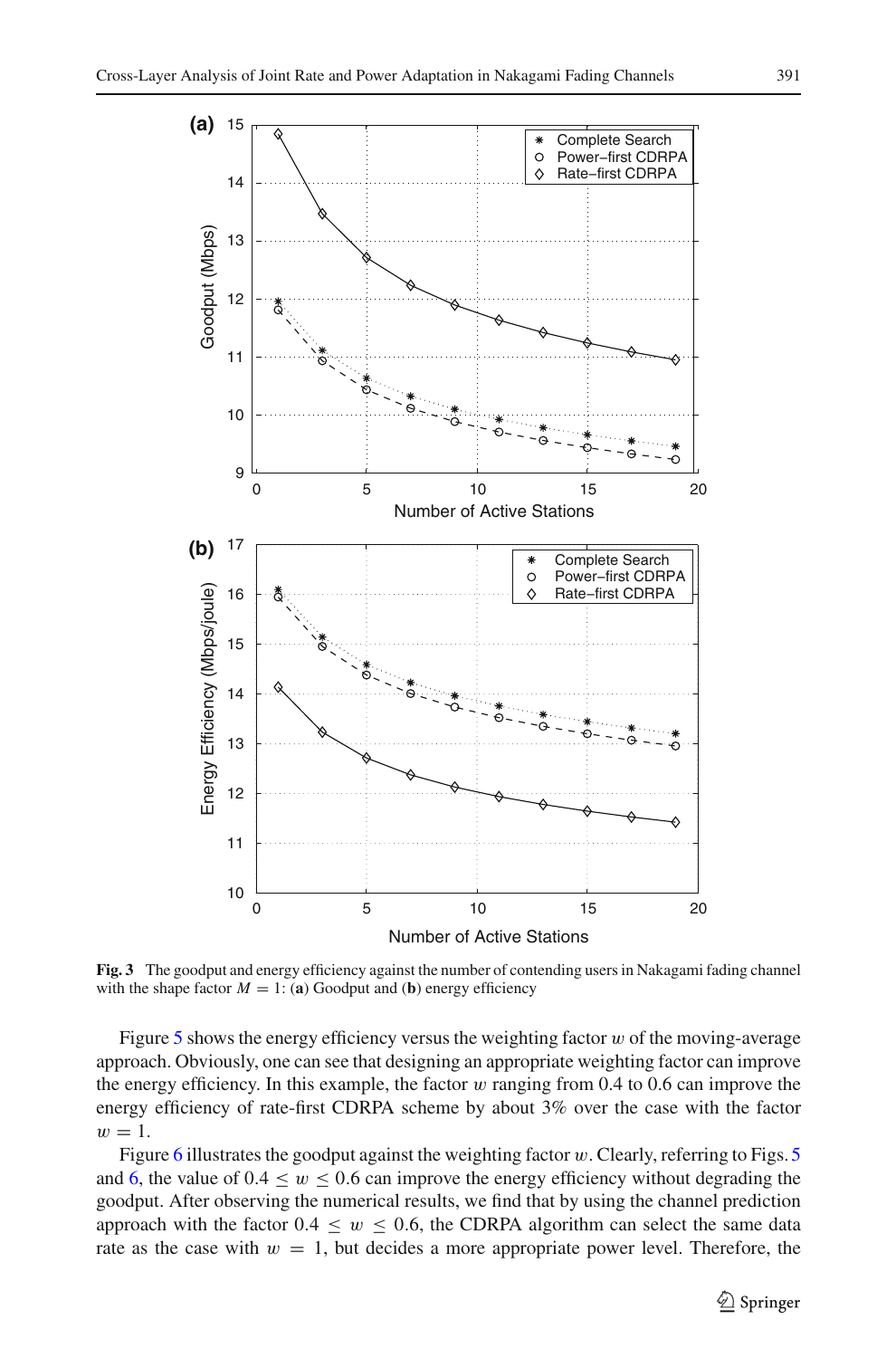

<span id="page-13-0"></span>**Fig. 4** The goodput and energy efficiency versus the number of contending users in Nakagami fading channel with the shape factor  $M = 5$ : (a) Goodput and (b) energy efficiency

value of  $0.4 \leq w \leq 0.6$  can achieve almost the same goodput but has higher energy effi-ciency. Figure [6](#page-14-0) also shows that the goodput is improved as  $w < 0.4$ . However, this goodput improvement is achieved at a relatively high cost of energy efficiency as shown in Fig.[5.](#page-14-1)

These figures show that by designing a proper weighting factor  $w$ , the moving-average channel prediction approach can improve the energy efficiency without goodput degradation. The optimal value of  $w$  depends on the communication environment, e.g., user velocity and multipath fading. Other sophisticated channel prediction approaches can be also used to improve the energy efficiency. However, how to design an accurate channel prediction approach to forecast the channel condition is beyond the scope of this paper.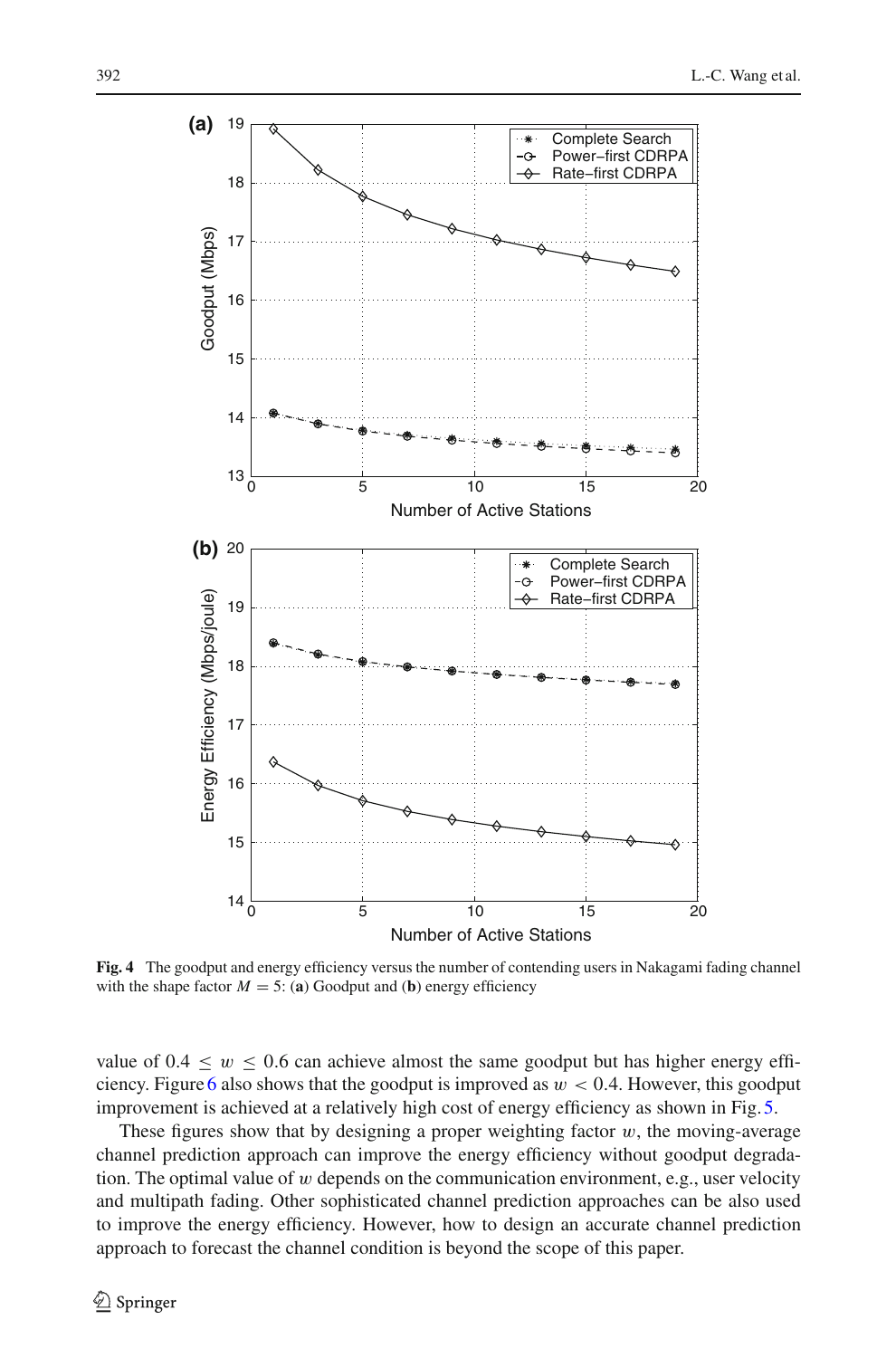

<span id="page-14-1"></span>**Fig. 5** The energy efficiency of rate-first CDRPA and power-first CDRPA algorithms for various weighting factor w, in Nakagami fading channel with  $M = 5$ 



<span id="page-14-0"></span>**Fig. 6** The goodput of rate-first CDRPA and power-first CDRPA algorithms for various weighting factor w, in Nakagami fading channel with  $M = 5$ 

## 5.3 Computation Complexity

Table [4](#page-15-1) compares the number of possible combinations of data rates and power levels for the energy-optimal complete searching scheme and that for the power-first CDRPA scheme. The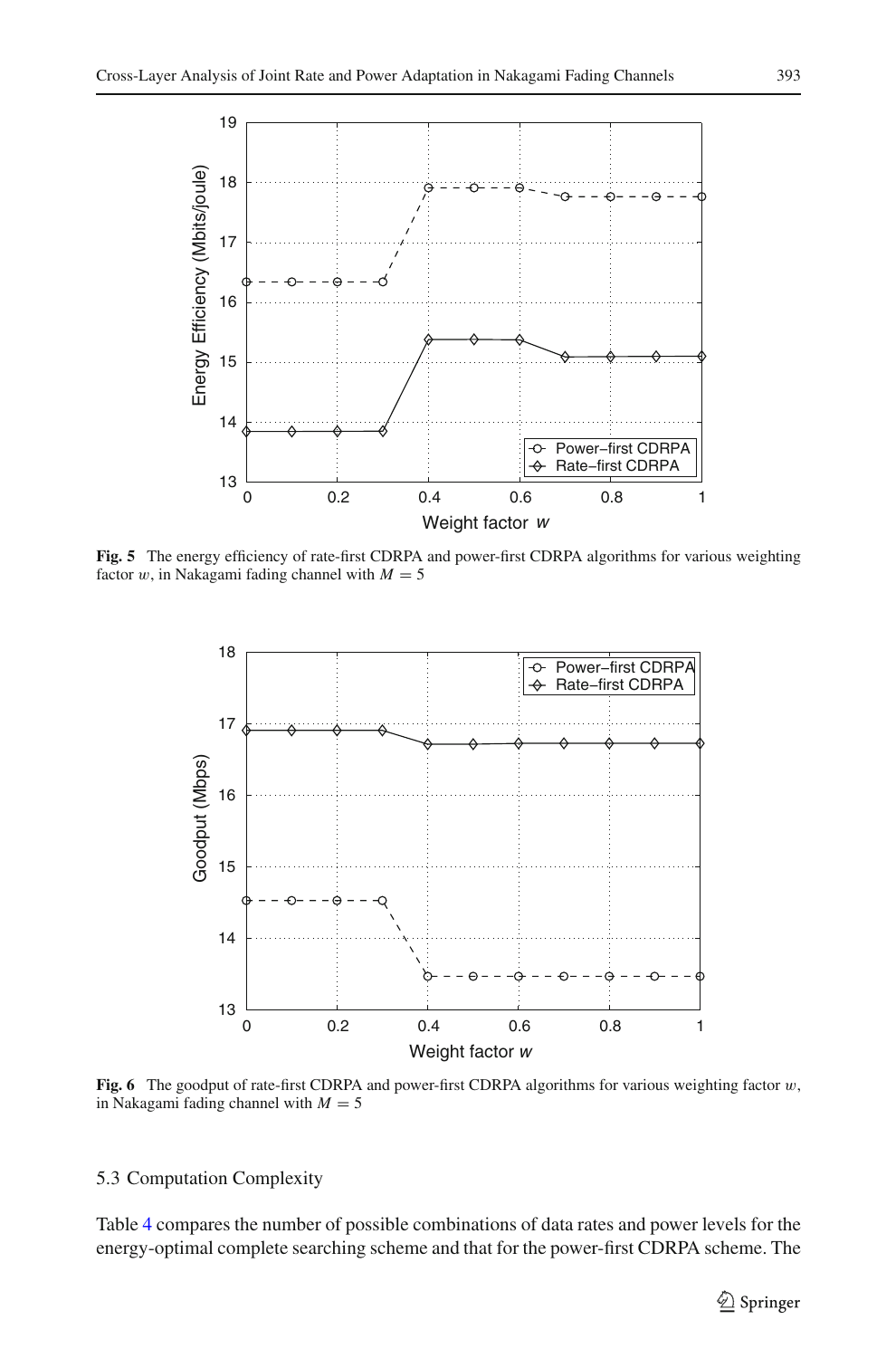<span id="page-15-1"></span>

| <b>Table 4</b> Computation<br>complexity comparison,<br>considering the Rayleigh fading<br>channel | Number of<br>rate-power<br>candidates | Complete search | <b>CDRPA</b> | Computation<br>complexity<br>reduction $(\% )$ |
|----------------------------------------------------------------------------------------------------|---------------------------------------|-----------------|--------------|------------------------------------------------|
|                                                                                                    | AWGN $(m = \infty)$                   | $8 \times 15$   |              | 94.16                                          |
|                                                                                                    | Rician $(m = 5)$                      | $8 \times 15$   | 4            | 96.67                                          |
|                                                                                                    | Rayleigh $(m = 1)$                    | $8 \times 15$   | 4            | 96.67                                          |

IEEE 802.11a WLAN provides eight PHY modes for the transmit rate selection. Consider that there are fifteen transmit power levels. The complete searching scheme has to search all possible  $(8 \times 15)$  combinations of transmit rates and power levels. By contrast, the power-first CDRPA scheme first determines the power levels for the supported transmit rates according the available link margin, and then select the data rate with the maximal energy efficiency. By the reduced-mode rate selection, the number of supported data rates in CDRPA scheme is less than that in the legacy IEEE 802.11a WLAN, as listed in the table. Therefore, compared to the complete searching method, the computation complexity in CDRPA algorithm can be reduced by 94–97% in the AWGN and Nakagami channels, respectively.

# <span id="page-15-0"></span>**6 Conclusions**

This paper has proposed an efficient channel-driven rate and power adaptation (CDRPA) algorithm for WLANs in the generalized Nakagami fading channel. The contributions of this work are described as follows:

- A PHY/MAC cross-layer analytical method is developed to incorporate the impacts of Nakagami fading channel and multiuser contention based on the CSMA MAC protocol.
- We also suggest a simple moving-average channel quality prediction approach, which can improve the energy efficiency of CDRPA schemes without degrading goodput.
- We perform the tradeoff study between energy efficiency and goodput in WLANs for the power-first and rate-first CDRPA schemes as well as the energy-optimal complete-search adaptation scheme. Some important observations are made as follows:
	- At the cost of lower goodput, the power-first CDRPA scheme achieves better energy efficiency than the rate-first CDRPA scheme.
	- The rate-first CDRPA scheme can be a good choice for systems where the goodput is the major concern.
	- Noteworthily, the power-first CDRPA scheme can achieve comparable goodput and energy efficiency as the energy-optimal complete-search scheme, while reducing 94–97% computation complexity in the rate and power selection.

There are many interesting research topics that can be extended from this work. First, it is worthwhile to further examine the effect of channel estimation accuracy on link adaptation schemes. Second, when the Nakagami fading parameter *M* is changed dynamically, how to design an effective link adaptation scheme is a challenging task. Third, it is still required to improve the design of the optimal switching points for various modulation and coding schemes in different fading channels. Fourth, we can extend the CDRPA method to consider the delay issue due to retransmission. For example, if a frame has been retransmitted several times, the CDRPA method should adopt higher power and/or lower transmission rate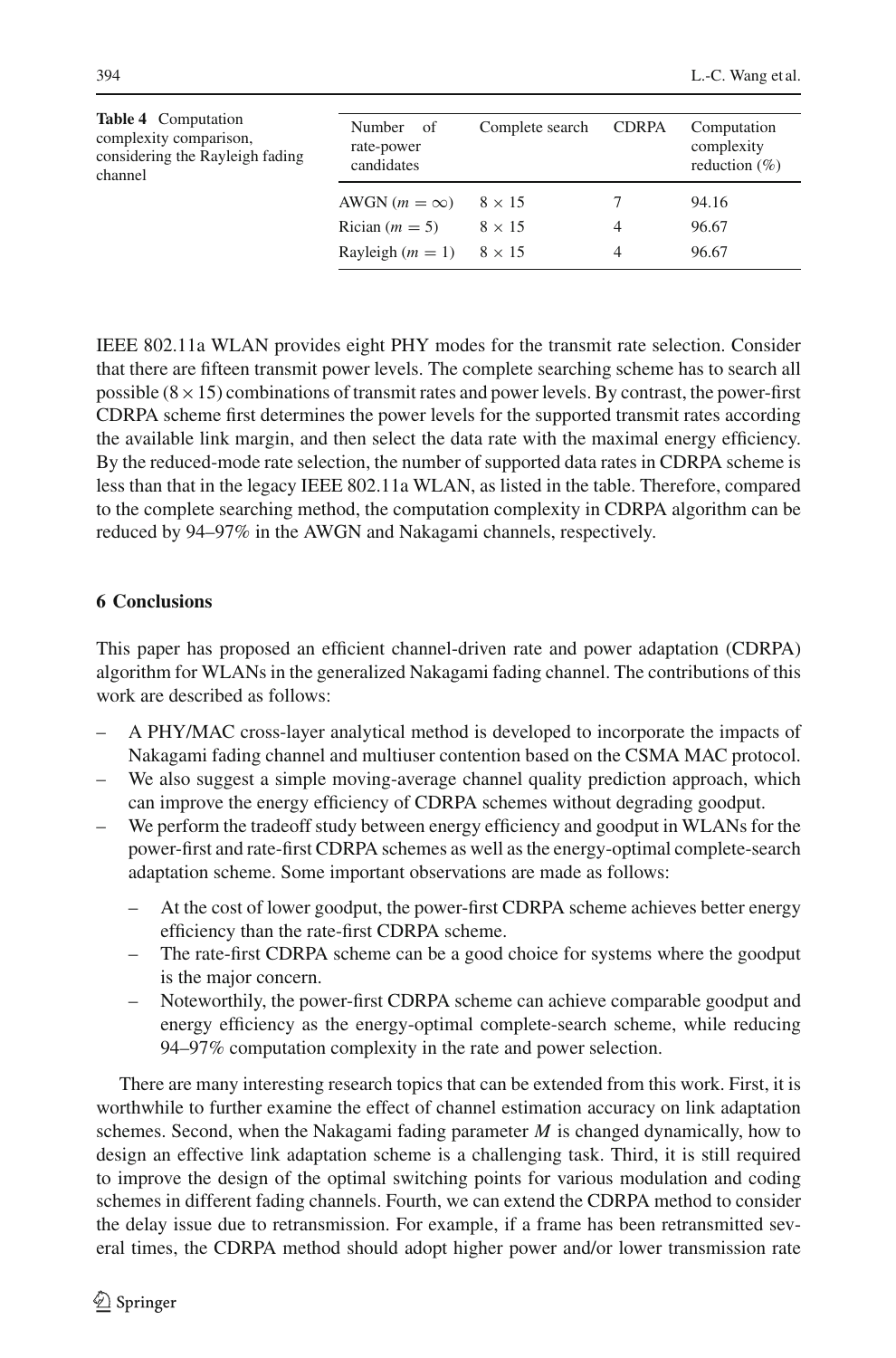for frame transmission to increase successful probability and reduce frame delay. Although there are many rooms for further improvements, the proposed cross-layer analytical model and the CDRPA schemes shed some lights into the optimal cross-layer system design in the future.

**Acknowledgements** This work was supported in part by the MoE ATU Plan, the Program for Promoting Academic Excellence of Universities (Phase II), the National Science Council, and the Industrial Technology Research Institute under Grant 97W803C, Grant NSC 97-2752-E-009-003-PAE, Grant 97-2221-E-009-097- MY3, Grant 97-2221-E-009-099-MY3, Grant 96-2628-E-009-004-MY3, and Grant G1-98006.

## <span id="page-16-1"></span>**References**

- 1. Kamerman, A., & Monteban, L. (1997). WaveLAN-II: A high-performance wireless LAN for the unlicensed band. *Bell System Technical Journal, 2*(33), 118–133.
- <span id="page-16-2"></span>2. Eckhardt, U., Lenk, M., & Grell, M. (2003). *Transmitter Adjustment Based Transmission Statistics*. U.S. Patent 0,086,058, issued on June 19, 2003.
- <span id="page-16-3"></span>3. Prado, J. D., & Choi, S. (2004) *Method and System for Generating and Updating Transmission Rate for Link Adaptation in IEEE 802.11 WLAN*. U.S. Patent 0,017,790, issued on January 29, 2004.
- <span id="page-16-5"></span>4. Holland, G., Vaidya, N., & Bahl, P. (2001). A rate-adaptive MAC protocol for multi-hop wireless networks. *The ACM Annual International Conference on Mobile Computing and Networking*, July 2001 (pp. 236–251).
- <span id="page-16-6"></span>5. Qiao, D., Choi, S., & Shin, K. G. (2002). Goodput analysis and link adaptation for IEEE 802.11a wireless LANs. *IEEE Transactions on Mobile Computing, 1*, 278–292.
- <span id="page-16-7"></span>6. Wang, L.-C., Lin, Y.-W., & Liu, W.-C. (2004). Cross-layer goodput analysis for rate adaptive IEEE 802.11a WLAN in the generalized Nakagami fading channel, *IEEE International Conference on Communications*, June 2004 (pp. 2312–2316).
- <span id="page-16-4"></span>7. Liu, W.-C., Wang, L.-C., & Lin, Y.-W. (2004). Physical layer effects on the MAC goodput performance for the rate adaptive IEEE 802.11a/g WLAN. *IEEE Wireless Communications and Networking Conference, 3*, 21–25.
- <span id="page-16-8"></span>8. Wang, L.-C., Yen, K.-N., Chen, M.-B., Liu, W.-C., Yang, Y.-R., & Huang, P.-J. (2008). *Cross-Layer Rate Adaptation Mechanism for WLAN*, U.S. Patent 7,423,970, issued on September 9, 2008.
- 9. Choi, S., & Soomro, A. A. (2002). *Updating Path Loss Estimation for Power Control and Link Adaptation in IEEE 802.11h WLAN*, U.S. Patent 0,168,993, issued on November 14, 2002.
- <span id="page-16-9"></span><span id="page-16-0"></span>10. Leung, K. K., & Wang, L.-C. (2002). Integrated link adaptation and power control to improve error and throughput performance in broadband wireless packet network. *IEEE Transactions on Wireless Communications, 1*, 619–629.
- <span id="page-16-11"></span>11. Qiao, D., Choi, S., Jain, A., & Shin, K. G. (2003). MiSer: An optimal low-energy transmission strategy for IEEE 802.11 a/h, *The ACM Annual International Conference on Mobile Computing and Networking*, September 2003 (pp. 14–19).
- <span id="page-16-12"></span>12. Wang, L.-C., Liu, W.-C., Chen, A., Yen, K.-N. (2009, May). Joint rate and power adaptation for wireless local area networks in generalized nakagami fading channels, *to appear in IEEE Transactions on Vehicular Technology.* [Pre-print version is available at [http://ieeexplore.ieee.org/iel5/25/4356907/](http://ieeexplore.ieee.org/iel5/25/4356907/04566070.pdf) [04566070.pdf\]](http://ieeexplore.ieee.org/iel5/25/4356907/04566070.pdf).
- <span id="page-16-10"></span>13. IEEE 802.11a. (1999, September). Part 11: Wireless LAN medium access control (MAC) and physical layer (PHY) specifications: High-speed physical layer in 5 GHz band, supplement to IEEE 802.11 Standard.
- <span id="page-16-13"></span>14. Nakagami, M. (1960). *Statistical methods in radio wave propagation*. Oxford, UK: Pergamon Press.
- <span id="page-16-14"></span>15. Alouini, M.-S., & Goldsmith, A. J. (2000, May). Adaptive modulation over Nakagami fading channels. *Wireless Personal Communications, 13*, 119–143.
- <span id="page-16-15"></span>16. Filho, J. C. S. S., Yacoub, M. D., & Fraidenraich, G. (2007). A simple accurate method for generating autocorrelated Nakagami-*m* envelope sequences. *IEEE Communications Letters, 11*(3), 231–233.
- <span id="page-16-16"></span>17. Dong, X. J., & Varaiya, P. (2005, February). Saturation throughput analysis of IEEE 802.11 wireless LANs for a lossy channel. *IEEE Communications Letters, 9*(2), 100–102.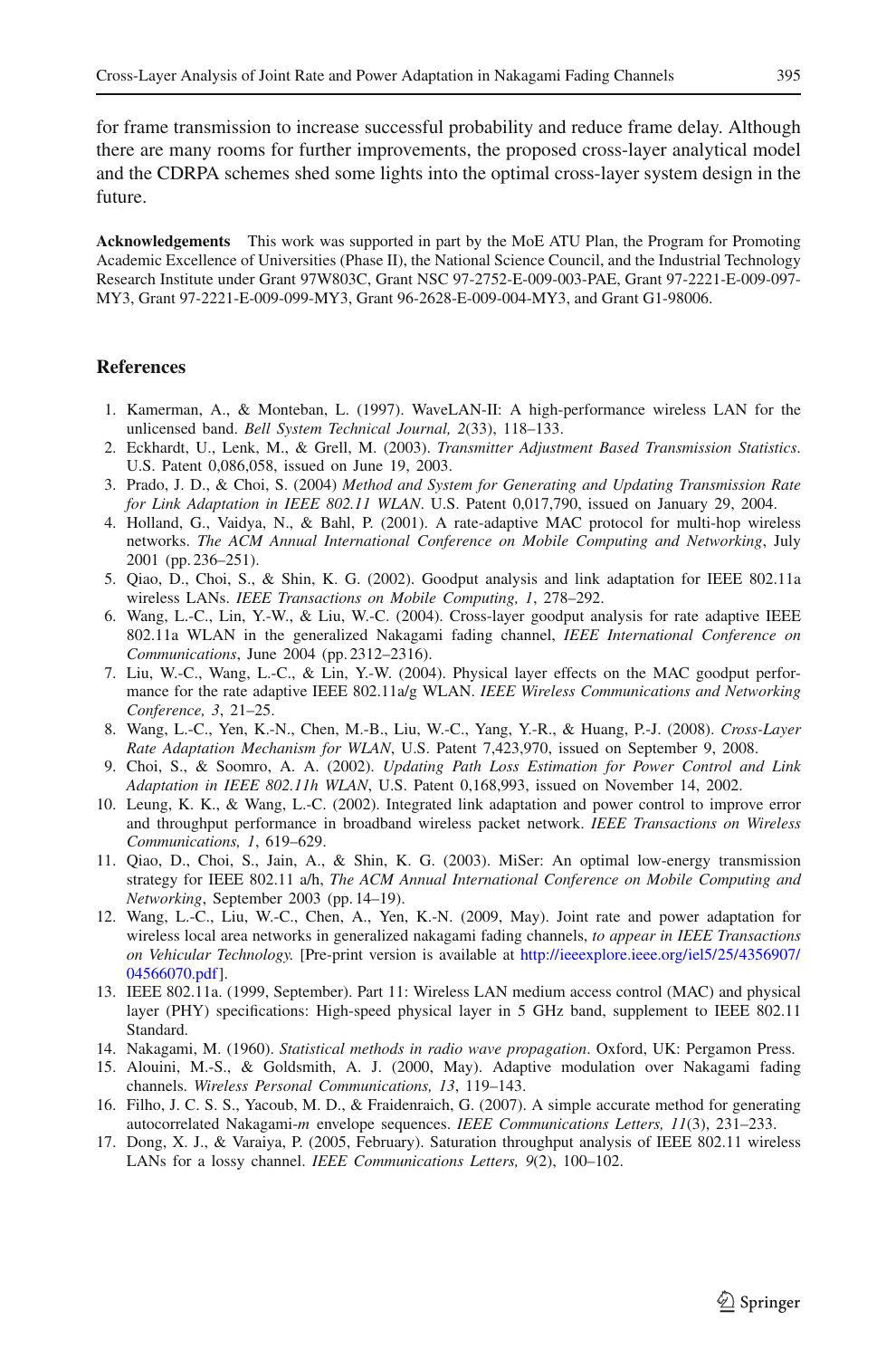# **Author Biographies**



**Li-Chun Wang** received the B.S. degree from the National Chiao-Tung University, Hsinchu, Taiwan, R.O.C., the M.S. degree from the National Taiwan University, Taipei, Taiwan, and the M.Sci. and Ph.D. degrees from the Georgia Institute of Technology, Atlanta, in 1986, 1988, 1995, and 1996, respectively, all in electrical engineering. Received the BS degree in electrical engineering from the National Chiao-Tung University, Hsinchu, Taiwan, in 1986, the MS degree in electrical engineering from the National Taiwan University, Taipei, in 1988, and the MSc and PhD degrees in electrical engineering from the Georgia Institute of Technology, Atlanta, in 1995 and 1996, respectively. From 1990 to 1992, he was with Chunghwa Telecom. In 1995, he was affiliated with Northern Telecom, Richardson, Texas. From 1996 to 2000, he was with AT&T Laboratories, where he was a senior technical staff member in the Wireless Communications Research Department. Since August 2000, he has been with the Department of Communication Engineering, National Chiao-Tung University, Taiwan, as an associate professor and has been promoted to a full

professor since August 2005. He was a corecipient of the Jack Neubauer Best Paper Award from the IEEE Vehicular Technology Society in 1997. His current research interests include cellular architectures, radio network resource management, cross layer optimization for cooperative, and cognitive wireless networks. He is the holder of three US patents with three more pending. He is a senior member of the IEEE.



**Jane-Hwa Huang** received the B.S., M.S., and Ph.D. degrees in electrical engineering from the National Cheng-Kung University, Tainan, Taiwan, R.O.C., in 1994, 1996, and 2003, respectively. He joined the Department of Communication Engineering, National Chiao-Tung University, Taiwan, as a Postdoctoral Researcher from 2004 to January 2006, and a Research Assistant Professor since January 2006. His current research interests are in the areas of wireless networks, wireless multi-hop communications, and radio resource management.



**Anderson Chen** received the B.S., M.S., and P.h.D. degrees in communication engineering from the National Chaio Tung University, Hsin-Chu, Taiwan, in 1998, 1999, and 2007, respectively. Since October 2008, he is with the Information & Communications Research Laboratories, Industrial Technology Research Institute of Taiwan, R.O.C. His research interests include wireless networks, cross layer design, and cognitive wireless systems. He is the holder of a US patent with three more pending.